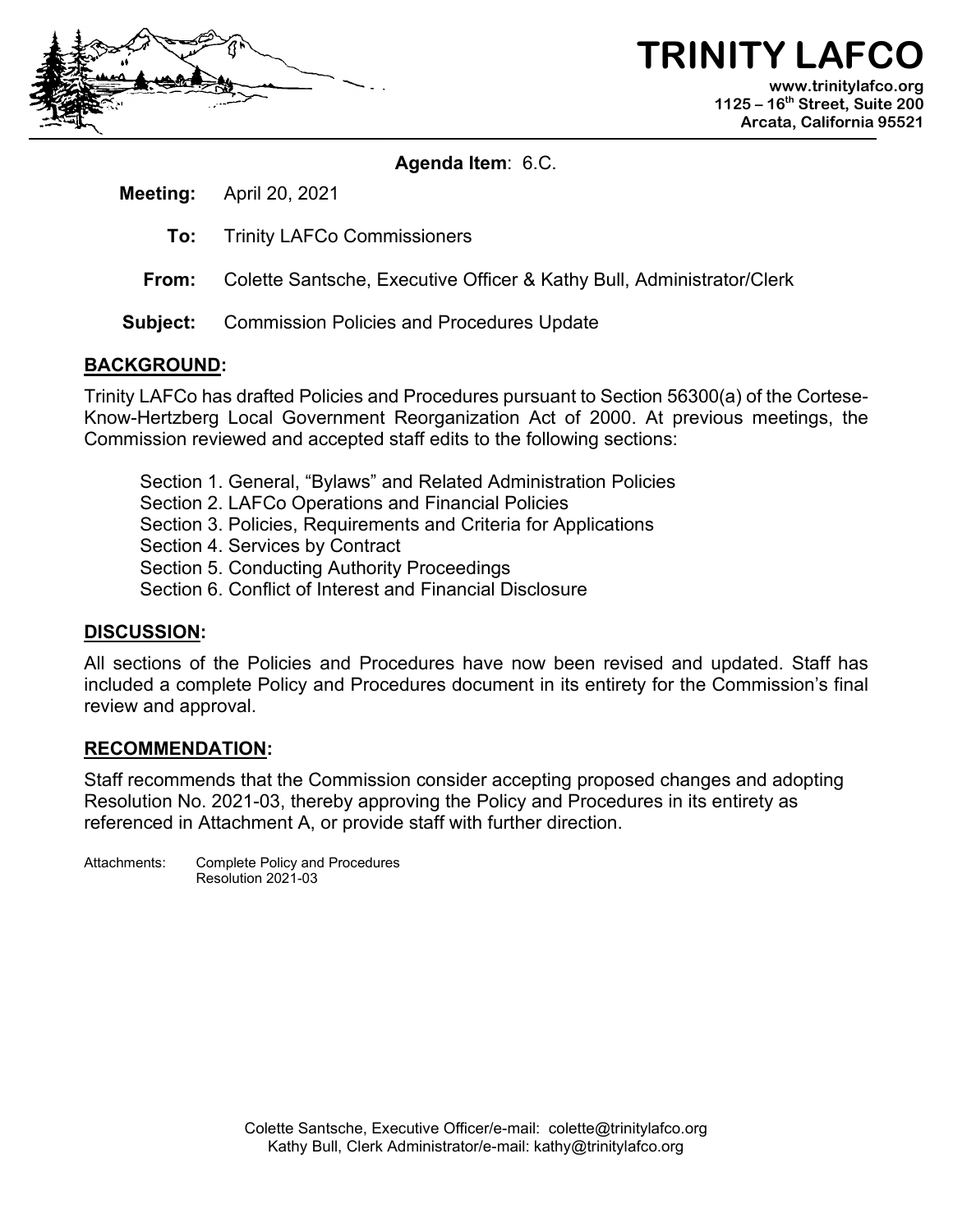

# **TRINITY LAFCO**

# **Trinity Local Agency Formation Commission**

**POLICIES AND PROCEDURES Updated 4/20/2021**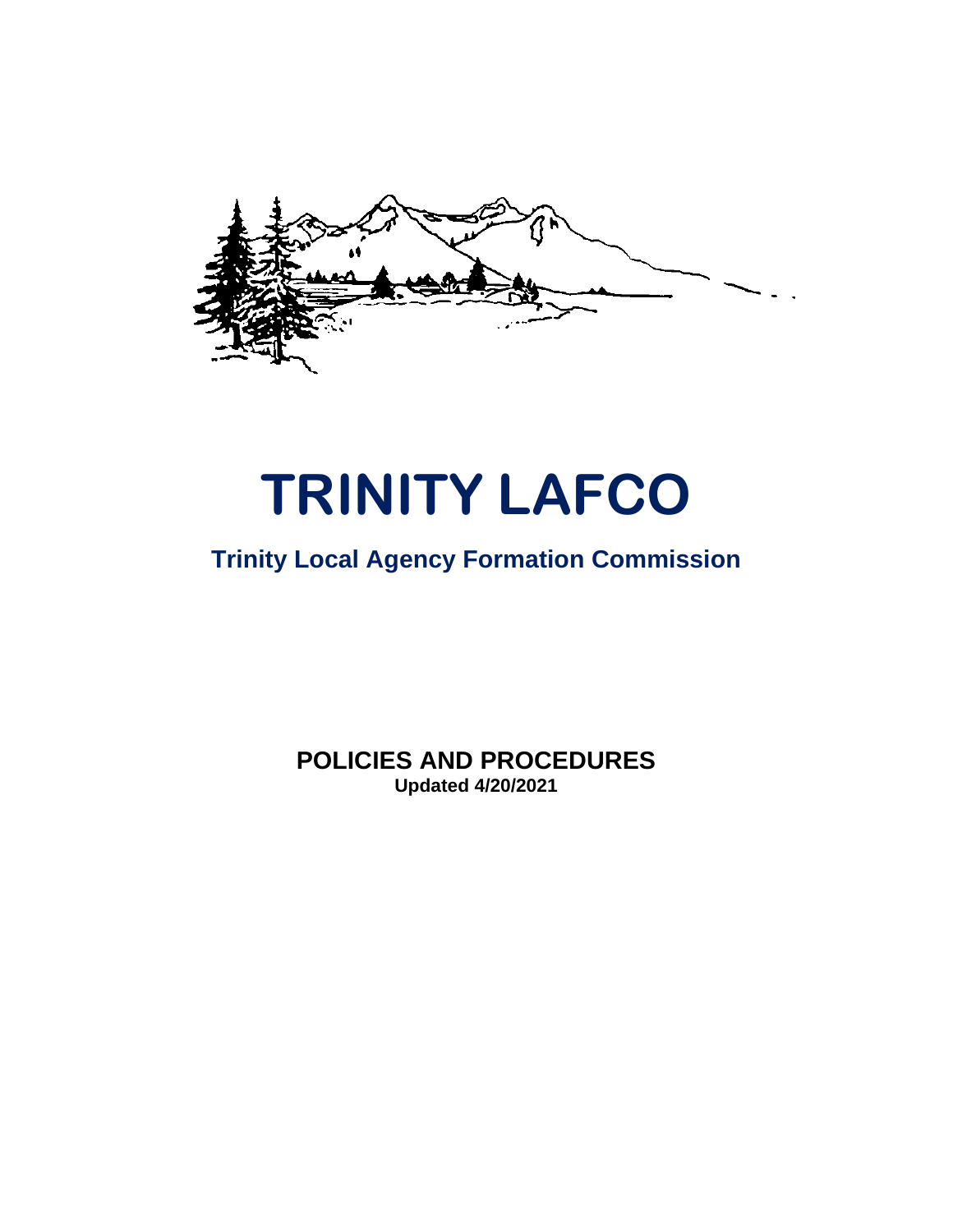# **Table of Contents**

# *Section 1. "BYLAWS" AND RELATED ADMINISTRATION POLICIES*

| 4  |
|----|
|    |
|    |
|    |
|    |
| 10 |

# *Section 2.**LAFCO OPERATIONS AND FINANCIAL POLICIES*

## *Section 3.**POLICIES, REQUIREMENTS & CRITERIA FOR APPLICATIONS*

| -16. |
|------|
|      |
|      |
|      |

## *Section 4. SERVICES BY CONTRACT*

| 4.1 SERVICES BY CONTRACT OUTSIDE OF AGENCY BOUNDARIES | 23 |
|-------------------------------------------------------|----|
|                                                       | 24 |

## *Section 5: CONDUCTING AUTHORITY PROCEEDINGS*

|--|--|

## *Section 6: CONFLICT OF INTEREST AND FINANCIAL DISCLOSURE*

|--|--|--|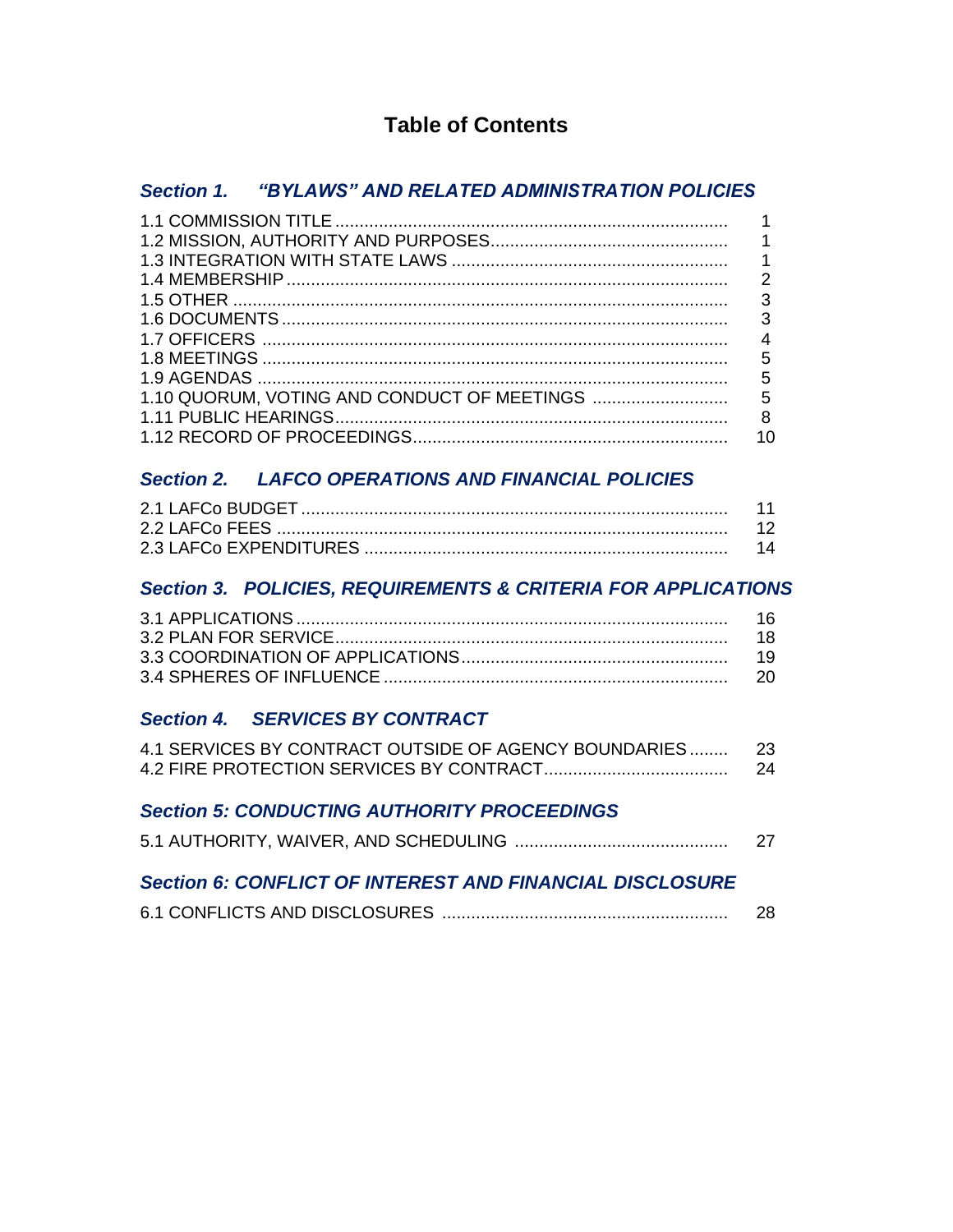# *Section 1. "BYLAWS" AND RELATED ADMINISTRATION POLICIES*

## **1.1 COMMISSION TITLE**

This Commission shall be entitled and known as the Trinity Local Agency Formation Commission ("Trinity LAFCo").

# **1.2 MISSION, AUTHORITY AND PURPOSES**

Trinity LAFCo was established and operates under the provisions of the Cortese-Knox-Hertzberg Local Government Reorganization Act of 2000 (CKH Act) (California Government Code Sections 56000 et seq.) 1

The Local Agency Formation Commission coordinates logical and timely changes in local governmental boundaries (§56001); conducts special studies which review ways to reorganize, simplify and streamline governmental structures (§56031); and prepares spheres of influence for each city and special district within the County (§56425). The Commission promotes provision of efficient and economical services while encouraging protection of agricultural and open space lands (§56001, §56300). Further efforts include discouraging urban sprawl and encouraging orderly formation and development of local agencies based upon local conditions and circumstances (§56301).

Local Agency Formation Commissions are independent commissions that are not a part of county government and are not under the County Board of Supervisors authority. Each Commissioner is independent when weighing and reviewing information and when making determinations (§56325.1 and Attorney General Opinion 98.802).

The mission of the Trinity LAFCo is to implement the Cortese-Knox-Hertzberg Local Government Reorganization Act of 2000 with an understandable and open public process leading to informed decisions.

## **1.3 INTEGRATION WITH STATE LAWS**

This document and its subsequent sections will contain the policies, procedures and guidelines needed to implement LAFCo's statutory purposes and its mission. They are general guidelines for the Commission to follow; however, they are not mandatory or binding. The Commission can and will consider each action upon its merits within the parameters set forth in state law. The provisions of this document are not intended to preempt state law. In the event of a conflict between these policies and guidelines, and the provisions set forth in the Cortese-Knox-Hertzberg

 $<sup>1</sup>$  Note: All code notations in the Policies and Guidelines refer to the California Government Code</sup> unless otherwise noted.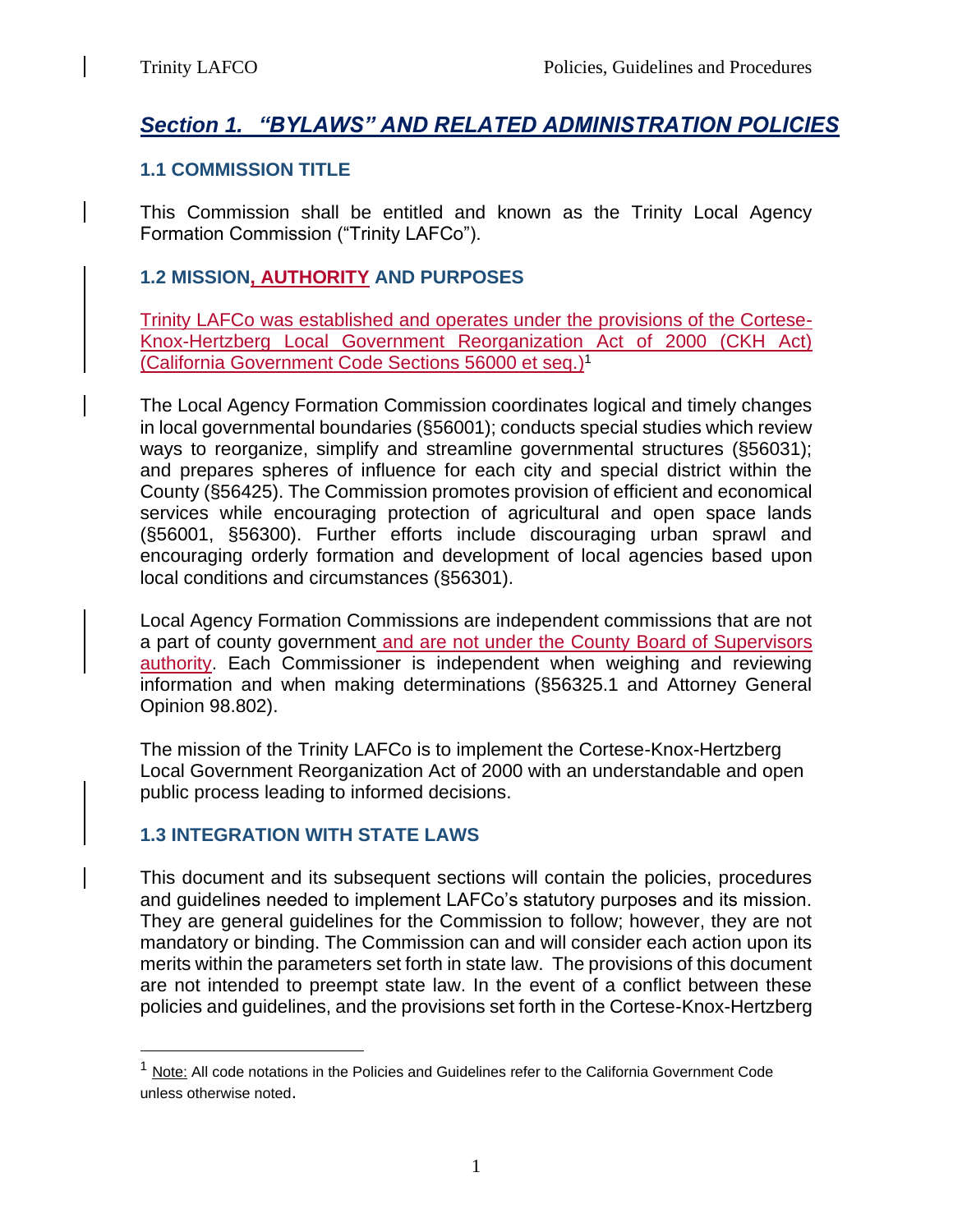Local Government Reorganization Act of 2000, the provisions of the Act shall prevail.

## **1.4 MEMBERSHIP**

1.4.1 Membership: Trinity LAFCo shall be composed of seven (7) regular members and three alternate members (§56325, §56332). All members must be residents of Trinity County.

(a) County: Three members and one alternate from the County Board of Supervisors are selected by that Board (§56329).

(b) Special Districts: Two Special District Members and one alternate are designated by the Independent Special District Selection Committee (§56332).

(c) Public Member: The Two Public Members and one alternate Public Member are appointed by the other five Commissioners (§56325(d) & 56329). A Public Member cannot be an officer or employee of the County or any Special District having territory within Trinity County. Appointments are made in the following manner:

(i) The vacancy shall be posted by the Executive Officer within 21 days after the vacancy occurs or term of office ends (§54974). At the same time notice shall be published in a newspaper of general circulation.

(ii) The application period will run not less than 30 days from the date of posting and publication. Letters of application with attached resumes, or similar demonstration of qualifications and interest, shall be submitted to the LAFCo Executive Officer within the time period specified in the posted notice of vacancy.

(iii) The Commission may, at its discretion, designate a committee to review applications and recommend an appointment. Depending on the number of applicants, the Commission or committee may interview the most qualified applicants.

(iv) Selection of the public member and alternate public member shall be subject to the affirmative votes of at least one County and at least one District member seated on LAFCo. (§56325(d)

1.4.2 Alternate Commissioners: Alternate members may vote in place of the regular member who is absent or who disqualifies himself or herself from participating in an action (§56325). Alternate Commissioners may participate in closed sessions when sitting in and voting for an absent Commissioner.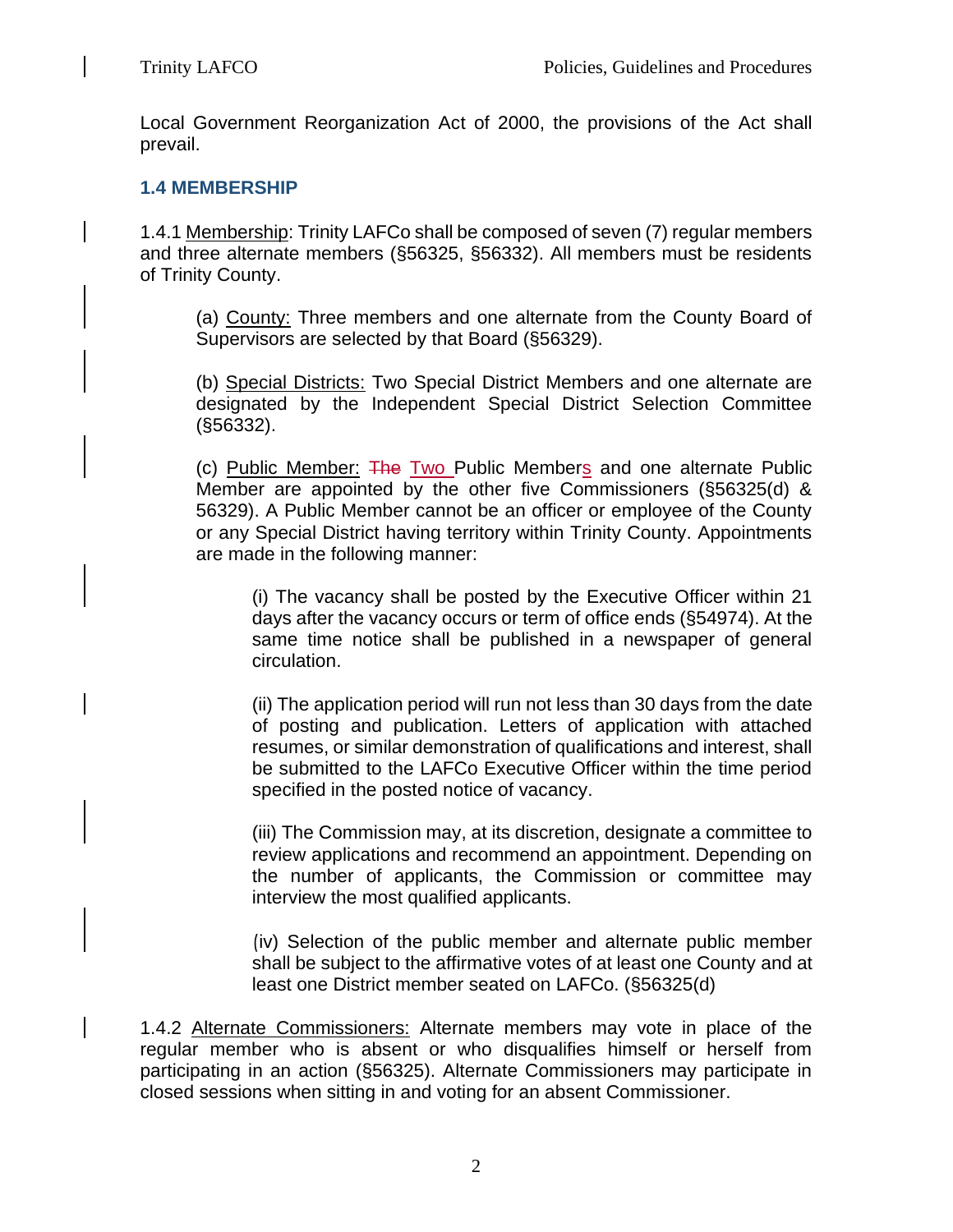1.4.3 Term of Office: The term of each member shall be four years. Commissioners serve until the appointment and qualification of a successor or until removed by the appointing body (§56334)*.* A Commissioner is required to vacate their seat if he or she ceases to hold the originating office (§56337). LAFCo terms begin on the first day of May.

1.4.4 Independent Judgement: All Commission members shall exercise their independent judgment on behalf of the interests of residents, property owners, and the public as a whole. Any member appointed on behalf of local governments shall represent the interests of the public as a whole and not solely the interests of the appointing authority. This does not require the abstention of any member on any matter, nor does it create a right of action in any person. (§56325.1)

## **1.5 OTHER**

1.5.1 It is the policy of Trinity LAFCo to be a member of CALAFCO and to support and actively participate in the State association.

## **1.6 DOCUMENTS**

1.6.1 No staff member will distribute campaign related documents or items unrelated to the business of LAFCo (Government Code §54964, Penal Code 424).

1.6.2 Subject to the discretion of the Executive Officer, printed material relevant to the business of LAFCo, including proposed or anticipated LAFCo actions, may be included in the meeting packet on an informational basis.

1.6.3 All persons are invited to submit written comments for any matters set for hearing before LAFCo. Members of the public are strongly urged to submit their comments sufficiently in advance of meetings to allow Commissioners to review the information.

(a) Written comments will be included in the meeting packet if received by the Executive Officer prior to the distribution of the packet.

(b) Written comments received up to 48 hours prior to the LAFCo meeting will be duplicated by Executive Officer for distribution at the meeting.

(c) Persons submitting written comments less than 48 hours before a LAFCo meeting must provide at least fifteen (15) copies for distribution.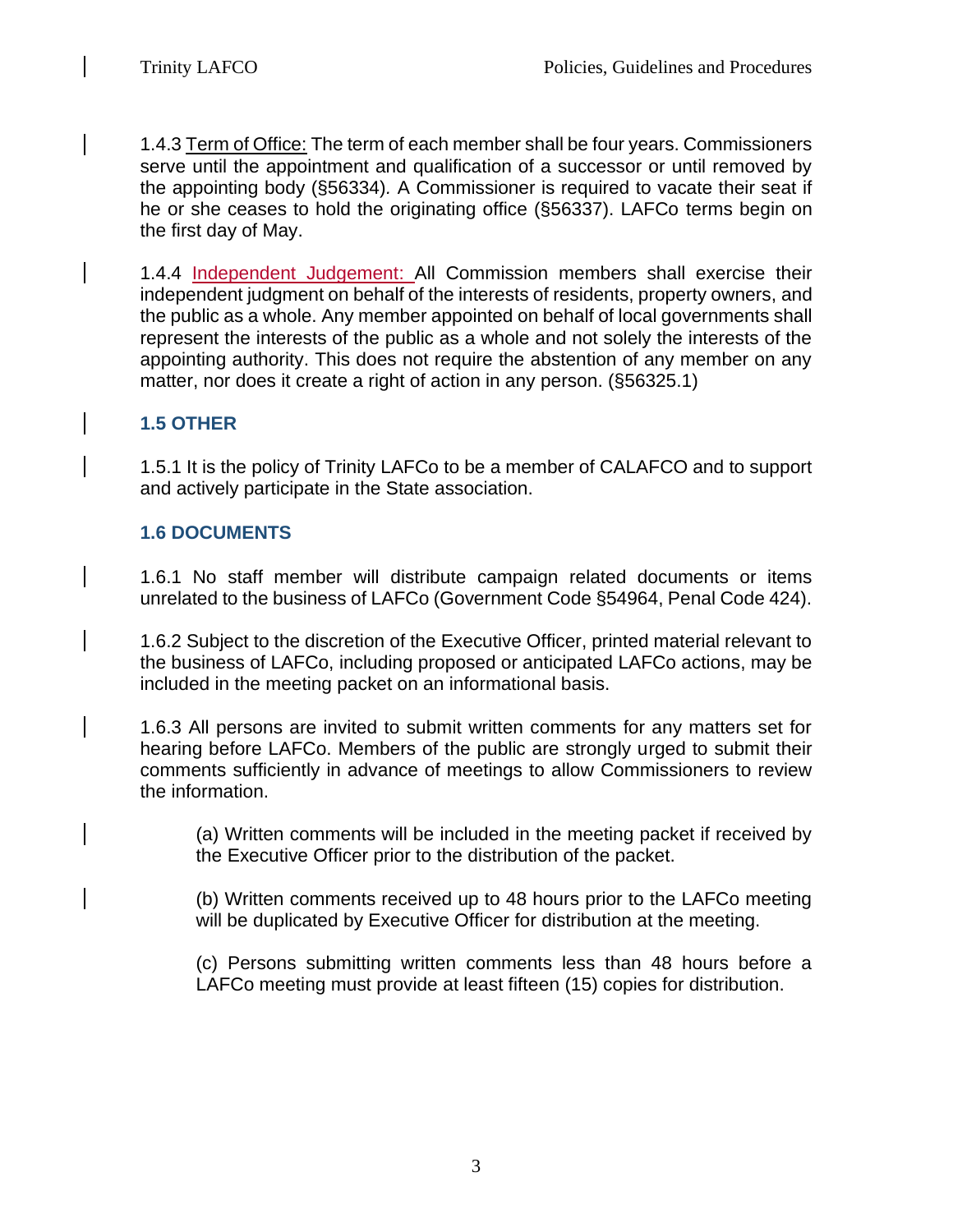# **1.7 OFFICERS**

1.7.1 Elections: The Chair (§56334) and Vice-Chair shall be elected by a majority vote of the Commission. Elections shall be held annually at the regular Commission meeting in Aprilfirst regular meeting of the calendar year.

1.7.2 Terms of Office: The offices of Chair and Vice Chair are one- year terms to coincide with the calendar year. The term of office begins the first day of May. Terms of office shall rotate each year between the County, Special District and Public members The Chair and Vice Chair shall not be members of the same appointing authority (county, special district, or public). Should the Chair or Vice Chair position become vacant during the calendar year, the Commission shall, at the meeting at which the vacancy occurs, elect a successor to serve the balance of that calendar year.

1.7.3 Duties of Chair: The Chair, when present, shall preside at all meetings of the Commission and shall conduct the business of the Commission in the manner prescribed by these rulespolicies. The Chair shall preserve order and decorum, set time limits for speakers, and shall decide all questions of order subject to the action of a majority of the Commission**.** 

The Chair may also, from time to time, appoint Commission members to subcommittees and may call special meetings as necessary and as provided by law (§54956). All documents involving official acts of the Commission shall be signed in accordance with appropriate statutes relating to such acts. In the absence of specific regulations, the signature of the presiding officer shall be deemed sufficient.

1.7.4 Duties of Vice-Chair: In the absence of the Chair or if for any reason the Chair is unable to act as Chair, the Vice-Chair shall act as Chair and exercise all the powers and duties of the Chair.

1.7.5 Chair Pro Tem: In the absence of the Chair or Vice Chair or if the Chair or Vice-Chair is unable to participate in the proceedings, the immediate past chair of the Commission will act as Chair. If the Chair, Vice Chair and immediate past Chair are not available, then the members of the Commission present shall, by an order entered in the minutes, select one of their members to act as Chair Pro-Tem with all the powers and duties of the Chair.

1.7.6 Spokesperson: The Commission may, from time to time, designate a spokesperson to represent the Commission for a particular matter.

1.7.7 Speaking in Public: All Commissioners, when speaking in public forums of any kind, must clearly state that they are expressing their own views, unless they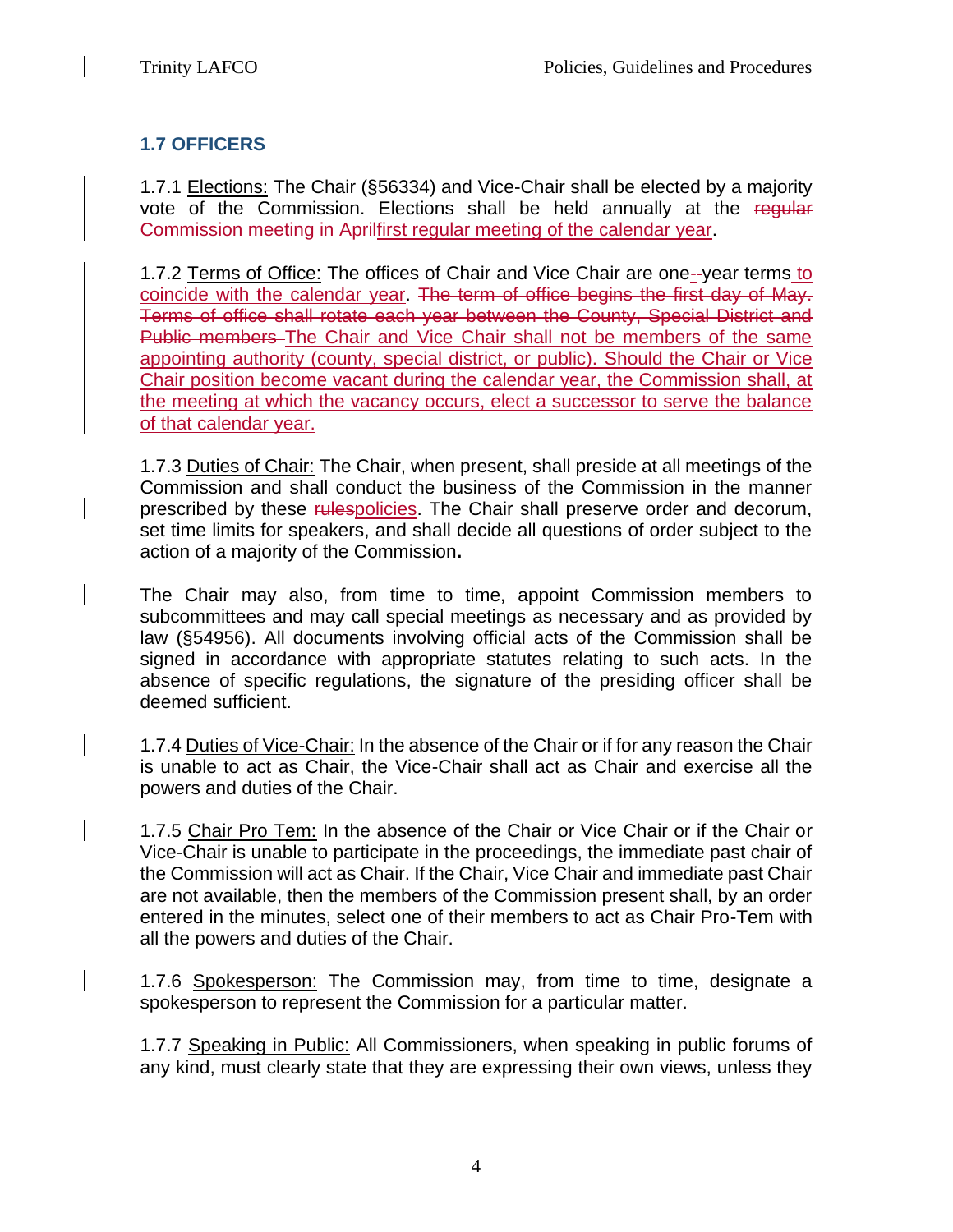have been designated to be the spokesperson on that matter and to represent the Commission.

## **1.8 MEETINGS**

1.8.1 Regular meetings are conducted monthly (§54954) and are usually held in the Trinity County Library Conference Room (Board Chambers) located at 351 Main Street, Weaverville, California. Regular meetings are held, as necessary, on the third Tuesday of each-even numbered months at 4:00 pm. The Commission may change the meeting schedule or location, add or cancel hearings.

1.8.2 The Chair, Executive Officer or a majority of the Commission may call a special meeting at any time, pursuant to the provisions of Government Code Section §54956. "For the majority to act, there is implied authority for them to communicate to determine if they want to call a special meeting" (Open & Public III: A user's guide to the Ralph M. Brown Act).

1.8.3 Notice of meetings will be provided in accordance with the provisions of the Cortese-Knox-Hertzberg Act, the Brown Act, and the California Environmental Quality Act, as applicable. The Executive Officer may provide public notice, above that required by law, when appropriate. The meeting agenda will be provided to LAFCo's established agenda mailing list, including appropriate media, project proponents, and interested parties requesting notice for a specific hearing.

## **1.9 AGENDAS**

1.9.1 Items are placed on the meeting agenda by any member of the Commission, the Executive Officer, or by the Commission's direction or consensus.

1.9.2 Meeting agendas and packets shall be posted on the LAFCo website and available to Commissioners approximately five days prior to the meeting. Copies of the staff reports shall be made available to proponents, affected local agencies, and agendas will be provided to LAFCo's established agenda mailing list, including appropriate media, project proponents, and interested parties requesting notice for a specific hearing*.* 

1.9.3 In accordance with the Ralph M. Brown Act, the Commission may not take action on any items that do not appear on the Trinity LAFCo agenda posted 72 hours prior to the meeting unless an exception is made as permitted under Government Code Ssection 54954.2 (immediate action required, etc).

## **1.10 QUORUM, VOTING AND CONDUCT OF MEETINGS**

1.10.1 Quorum: Four (4) members of the Commission shall constitute a quorum for the transaction of business. Alternate members, when seated in place of regular members, shall be considered a regular member for quorum determination. In the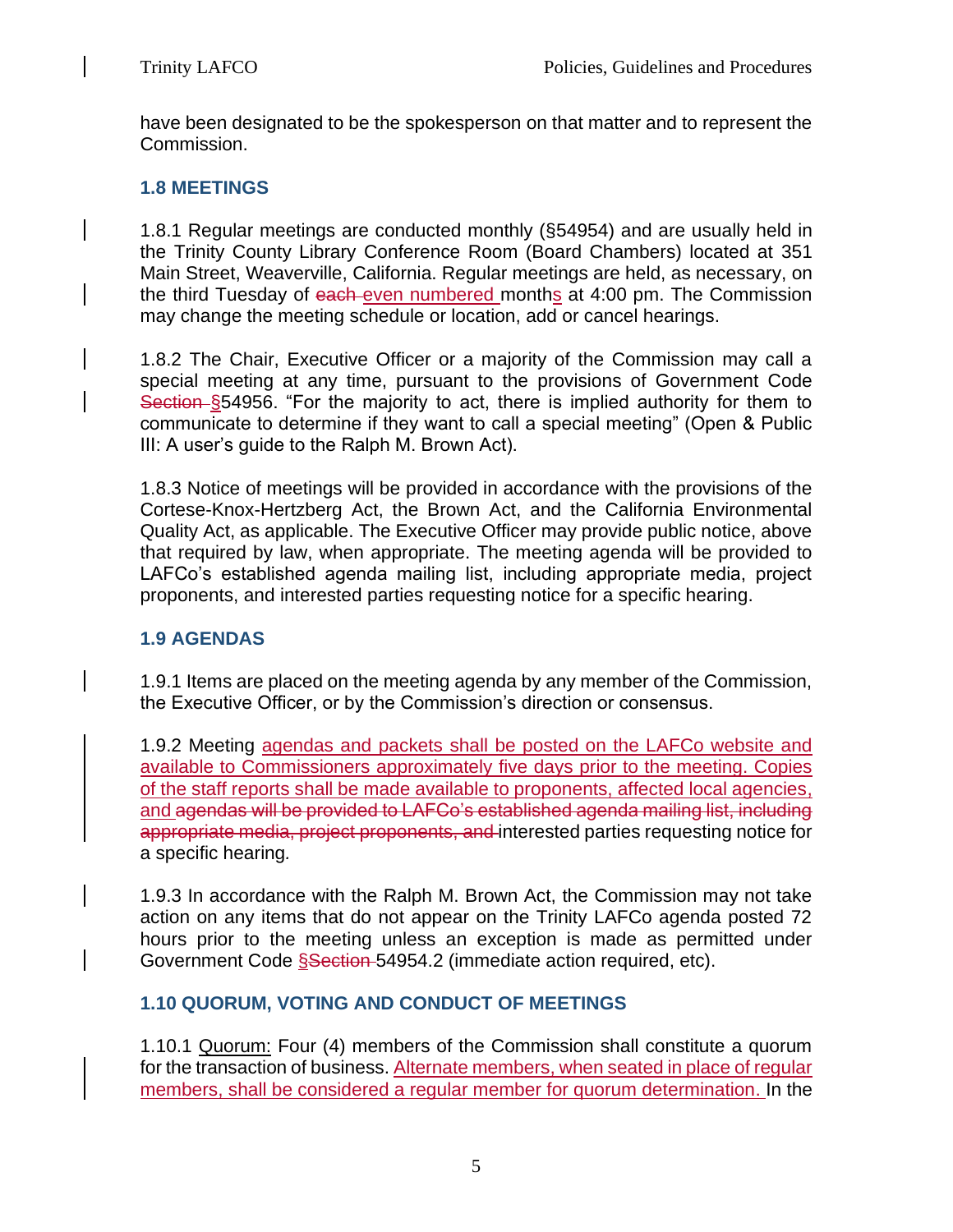absence of a quorum, the members present shall adjourn the hearing to a stated time and place (Rosenberg's Rules of Order).

1.10.2 Voting: When applicable, a roll call vote shall be conducted by the Commission Clerk, with the Chair voting last. No act of the Commission shall be valid or binding unless four (4) or more members concur. A tie vote, or any failure to act by at least four affirmative votes, shall constitute a denial.

1.10.3 Order of Business: The business of the Trinity LAFCo at its meetings will be conducted in accordance with the following order of business unless otherwise specified. The Executive Officer or any member of the Commission may request that the order of business be changed to accommodate a special circumstance.

The usual order of business is as follows:

- 1. Call to Order/Roll Call
- 2. Presentations/Announcements
- 3. Approval of MinutesConsent Calendar
- 4. Public Comment Opportunity
- 5. Public Hearings
- 6.Action Items New Business
- 7.Administrative Business Old Business
- 8. Executive Officer's Report/Correspondence
- 9. Commissioner's Comments
- 10. Adjournment

1.10.4 Public Comment/Public Forum: Any person wishing to address the Commission on any item within LAFCo's jurisdiction but **not** appearing on the agenda may do so during this section of the agenda (Section 54954.3). The Commission cannot take action on a matter that is not listed on the agenda, including matters raised during Public Comments. The Chair, however, may request the Executive Officer to provide brief additional information on a matter of general interest to the Commission or public-at-large. The time limit is three minutes per speaker, subject to the discretion of the Chair.

1.10.5 Public Hearings: For a full discussion of public hearing procedures and policies, please refer to Section 1.11.

1.10.6 Executive Officer's Report: The Executive Officer shall provide periodic reports to the Commission on agency activities, pending projects, and the budget.

1.10.7 Commissioner's Comments: Commissioners' reports may include individual or committee activities, intergovernmental items, announcements and other relevant matters.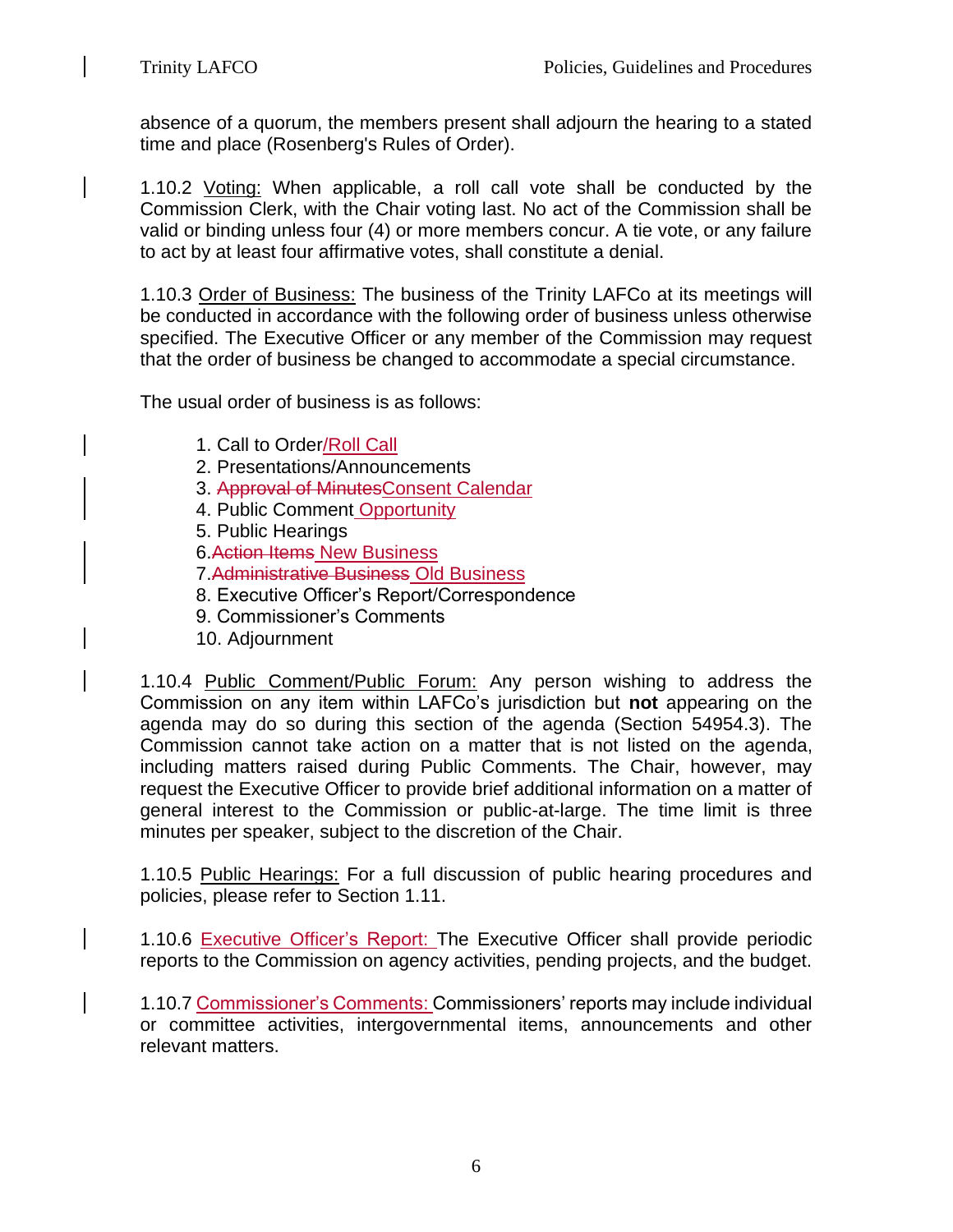## 1.10.8 Speakers:

- (a) All communications from the floor are addressed to the Commission.
- (b) Members of the public who speak at a meeting are requested to identify themselves and to sign in with the Clerk (Section 54953.3) to facilitate preparation of the minutes and address remarks to the Commission, as a body, and not to any member thereof. Those attending a meeting are not required to identify themselves.
- (c) No person is allowed to speak from the audience.
- (d) Each speaker is allowed to speak once on an agenda item.

1.10.9 Time Limits: The Chairman may limit the time for speakers or may limit the total time allotted for any individual item (Brown Act). The usual time limit is three minutes for speakers.

1.10.10 Motions: Motions may be made by any regular member of the Commission or alternate member acting in place of a regular member, including the presiding officer, provided that before the presiding officer offers a motion the opportunity for making a motion should be offered to other members of the Commission. Any regular member of the Commission or alternate member acting in place of a regular member, other than the person offering the motion, may second a motion.

1.10.11 Procedure for Motion: The following is the general procedure for making motions:

- (a) Before a motion can be considered or debated it must be seconded.
- (b) A commission member wishing to second a motion should do so through a verbal request to the Chair.
- (c) Once the motion has been properly made and seconded, the Chair shall open the matter for discussion offering the first opportunity to the moving party and, thereafter, to any Commission member or alternate properly recognized by the Chair.
- (d) Once the matter has been fully discussed and the Chair calls for a vote, no further discussion will be allowed, provided, however, Commission members may be allowed to explain their vote.

1.10.12 Motion Amendments: When a motion is on the floor, and an amendment is offered, the amendment should be acted upon prior to acting on the main motion.

1.10.13 Voting: Any regular member of the Commission, or alternate member acting in place of a regular member, present at a meeting when a question comes up for a vote should vote for or against the measure unless he/she is disqualified from voting and abstains because of such disqualification. If the vote is a voice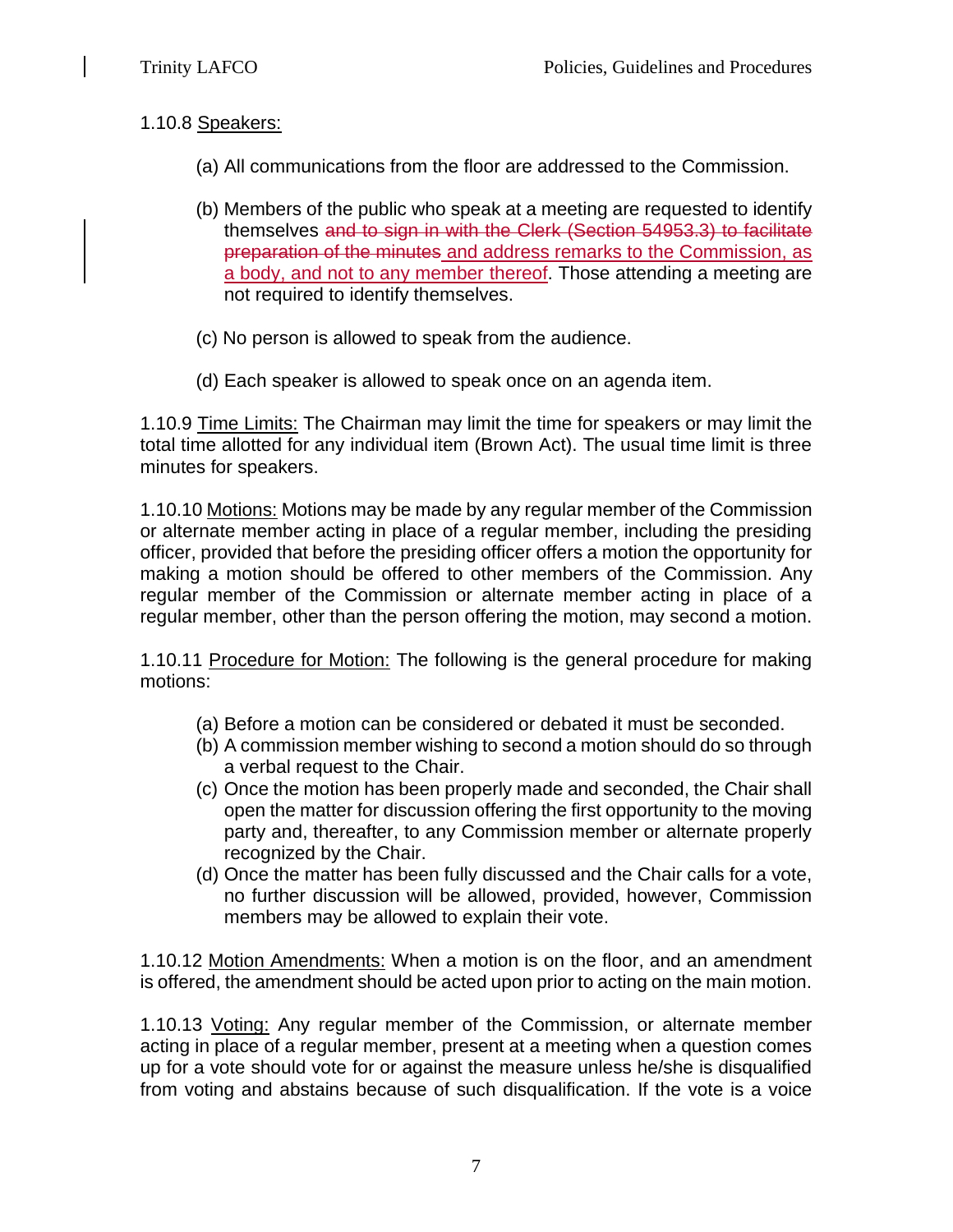vote, the Chair shall declare the result. The Commission may also vote by roll call. Regardless of the manner of voting, the results reflecting all "ayes" and noes" must be clearly set forth for the record.

Whenever a roll call vote is in order, the Commission Clerk shall call the names of the members in the following order: the mover, the second, other members, providing that the name of the Chair shall be called last.

## 1.10.14 Abstention:

- (a) Commission members should declare their intention to abstain on an item on the agenda as soon as the agenda item is announced.
- (b) When Commission members abstain or excuse themselves from a portion of a Commission meeting because of a legal conflict of interest, the Commission member must briefly state on the record the nature of the conflict. Including this information in the public record as required by law. A Commissioner excusing him/herself for a legal conflict shall leave the meeting room.
- (c) Whenever a regular member of the Commission abstains, for whatever reason, that member's alternate is eligible to replace the abstaining regular member and participate fully in all actions, provided the alternate member does not have a conflict of interest.

1.10.15 Motions for Reconsideration: Reconsideration of any resolution of the Commission making determinations must comply with the provisions of the Cortese-Knox-Hertzberg Local Government Reorganization Act of 2000.

## **1.11 PUBLIC HEARINGS**

1.11.1 General Procedure: The Commission procedure for the conduct of public hearings is generally as follows:

- (a) The Chair announces the item to be considered.
- (b) LAFCo staff presents its report
- (c) Commission members and alternates may ask questions of staff if they so desire.
- (d) The Chair opens the public hearing to statements from the applicant and public
- (e) The applicant or applicant representative then has the opportunity to present comments, testimony, or argument.
- (f) Members of the public are provided with the opportunity to present their comments, testimony or argument.
- (g) The applicant or applicant representative is given an opportunity for rebuttal or concluding comments. No new information shall be introduced except by specific permission of the Chair, in which event opponents shall, again, be given an opportunity to rebut.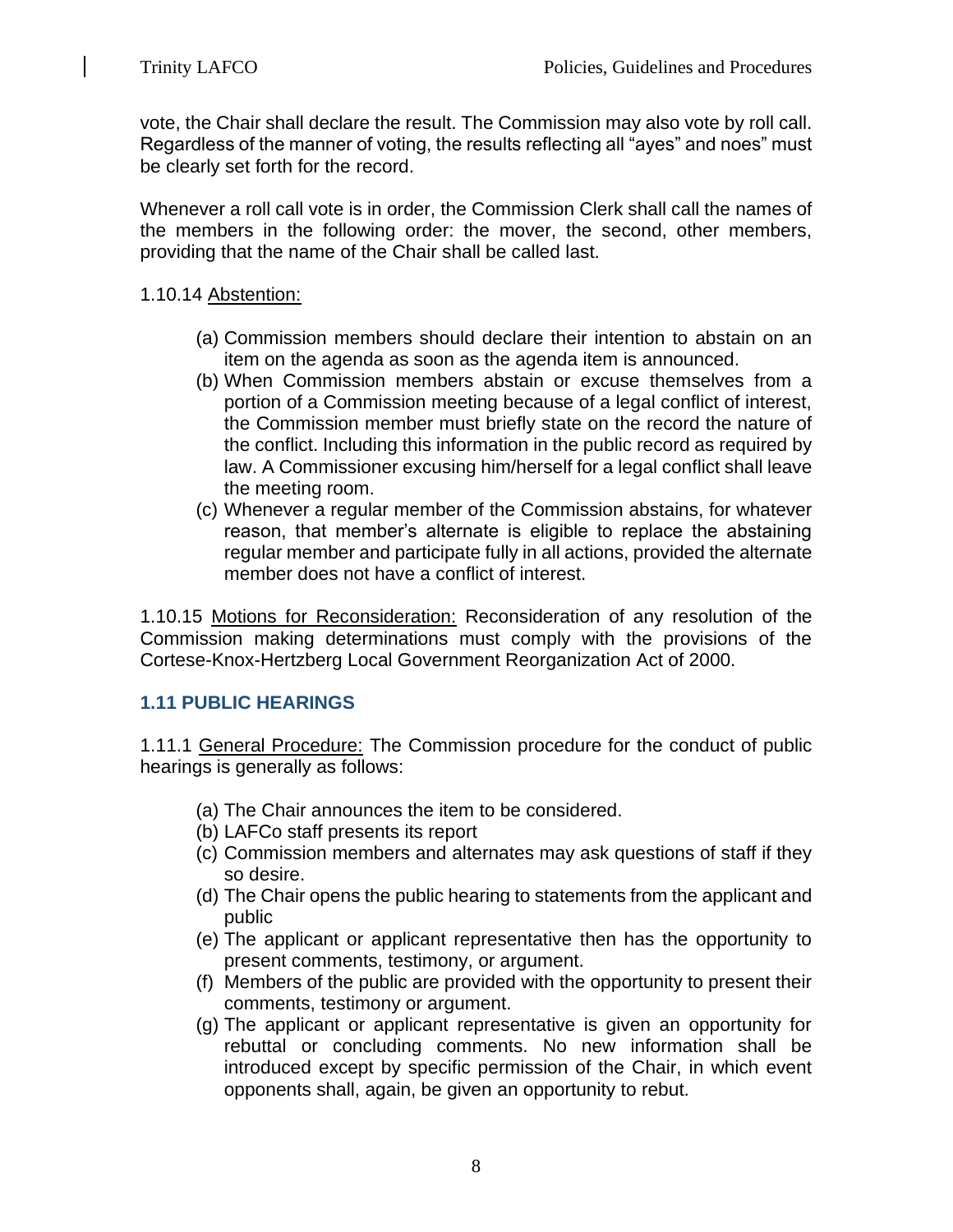- (h) LAFCo staff is given an opportunity for concluding comments.
- (i) The public hearing is closed.
- (j) The Commission deliberates on the issue.
- (k) If the Commission raises new issues through deliberation and seeks to take additional public testimony (questions of the public, applicant or appellant), the Public Hearing must be reopened. At the conclusion of the public testimony, the Public Hearing is again closed.
- (l) The Commission deliberates and takes action.
- (m)The Chair announces the final decision of the Commission.

1.11.2 Time for Consideration: Matters noticed to be heard by the Commission will commence at the time specified in the notice of hearing, or as soon thereafter as is reasonably possible, and will continue until the matter has been completed or until other disposition of the matter has been made.

1.11.3 Continuance of Hearings: Any hearing being held or noticed or ordered to be held by the Commission at any meeting of the Commission may, by order or notice of continuance, be continued or re-continued to any subsequent meeting within the time limits require by law.

## 1.11.4 Public Discussion at Hearings:

- (a) When a matter for public hearing comes before the Commission, the Chair will open the public hearing. Upon opening the public hearing and before any motion is adopted related to the merits of the issue to be heard, the Chair shall call for presentation of the staff report. Following any staff presentation and Commissioner questions, the Chair shall inquire if there are any persons present who desire to speak on the matter which is to be heard or to present evidence respecting the matter. The applicant or applicant's representative would generally speak first.
- (b) Request to Speak Any person desiring to speak shall make his/her presence known to the Chair and upon being recognize by the Chair, the person may speak relevant to the matter being heard. No person may speak without first being recognized by the Chair.
- (c) Commission Questions of Speakers Members of the Commission or alternates who wish to ask questions of the speakers or each other during the public hearing portion may do so buy only after first being recognized by the Chair. Interactions with a speaker shall be limited to a question or questions, rather than an ongoing dialogue. Commission members and alternates should avoid raising question as a method to extend the allocated time for a speaker.
- (d) Material for Public Record All persons interested in the matter being heard by the Commission shall be entitled to speak and to submit written or graphic information. All written and graphic information presented will be retained by the Clerk of the Commission as part of the record of the hearing, unless otherwise directed.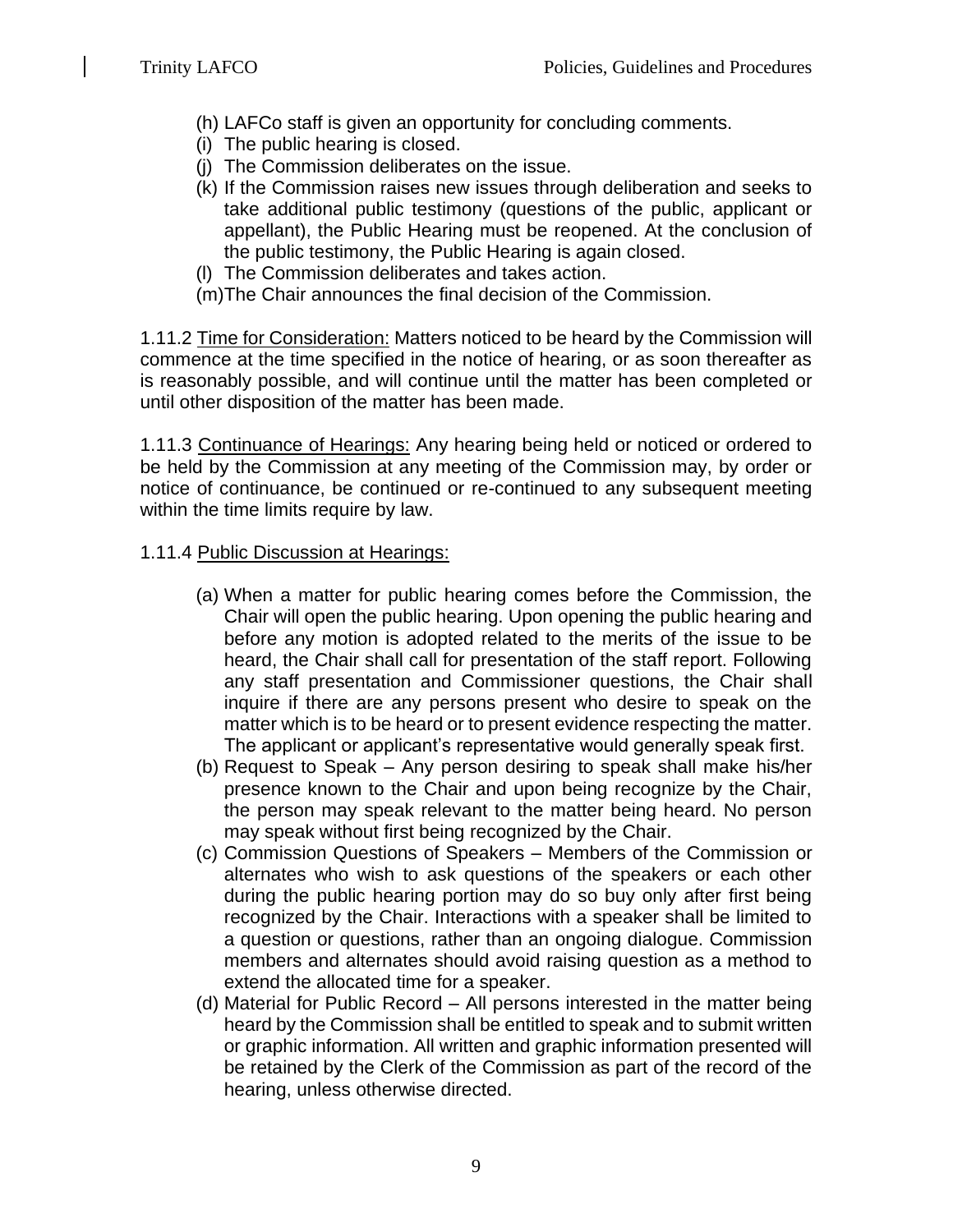(e) Germane Comments – No person will be permitted during the hearing to speak about matters or present information not germane to the matter being considered. A determination of relevance shall be made by the Chair, subject to approval by the full Commission if requested by and Commission member or alternate.

1.11.5 Communications and Petitions: Written communications and petitions concerning the subject matter of the hearing will be noted, read aloud, or summarized by the Chair, or at the Chair's direction by the Executive Officer. A reading in full shall take place if requested by the Commission.

# **1.12 RECORD OF PROCEEDINGS**

1.12.1 General Procedure: The Commission Clerk or designee shall record and prepare minutes of each meeting. The minutes are intending to be a summary of the order of business and general nature of testimony, Commission deliberation, and action taken. After approval, the minutes shall become the official record of actions of the Commission.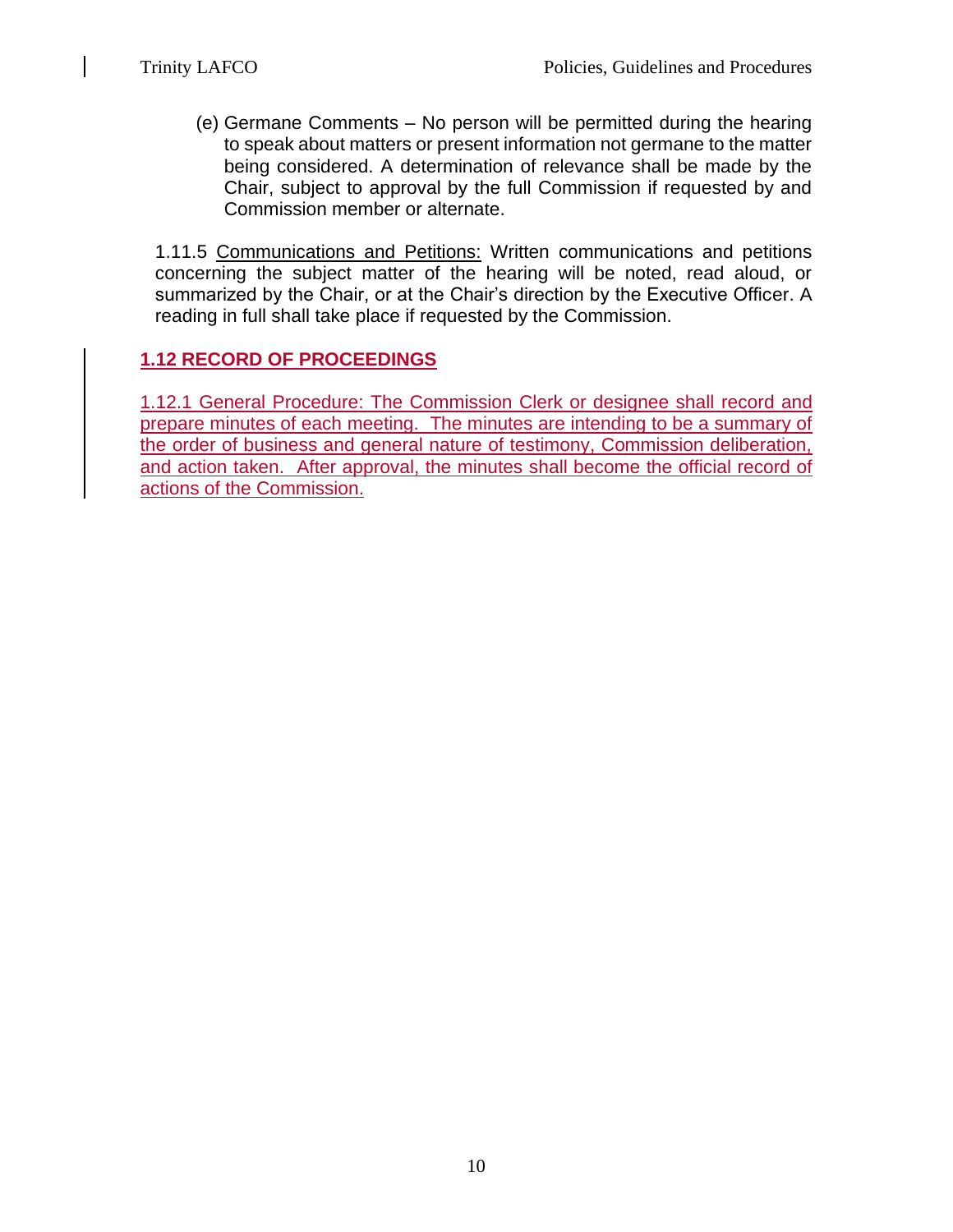# *Section 2. LAFCO OPERATIONS AND FINANCIAL POLICIES*

## **2.1 LAFCO BUDGET**

Government Code §56381, et. seq., and the following policies will apply to the LAFCo budget process:

2.1.1 The Commission shall adopt annually, following noticed public hearings, a proposed budget by May 1 and final budget by June 15 in the manner prescribed by §56381.

2.1.2 LAFCo will encourage an open process in the development and approval of its budget. LAFCo will encourage cooperation and collaborative efforts among agencies in order to reduce the costs of special projects, studies and state mandates.

2.1.3 LAFCo will annually review and consider budget priorities to fulfill the purposes and programs of state law and local policy. These work priorities will help guide the development of the budget.

2.1.4 The budget will identify the resources available for LAFCo's use under the law and those resources necessary for the purpose of carrying out state law and the Commission's goals and policies.

2.1.5 The LAFCo Executive Officer shall serve as budget administrator to prepare, present, transmit, review, execute and maintain the LAFCo budget.

## 2.1.6 Contingency/Reserve:

- (a) The annual budget shall include a contingency appropriation of 10% of total operating expenses, but not less than \$5,000, unless the Commission deems a different amount appropriate. If a shortfall is shown to occur in the processing of the annual budget, the Executive Officer will present the budget showing the shortfall with the need to expend monies from the reserve. An amount should be left in reserve consistent with costs estimated for emergencies.
- (b) Funds budgeted for contingency reserve shall not be used or transferred to any other expense account code without the prior approval of the Commission.
- (c) Whenever the actual year-end closing figures for the LAFCo general fund show that available financing exceeds financing requirements, the excess fund balance shall be transferred to a designated reserve account unless allocated to the next fiscal year, as determined by the Commission. an account designated for subsequent years financing, lawsuits or other unanticipated events. These designated funds will be considered as a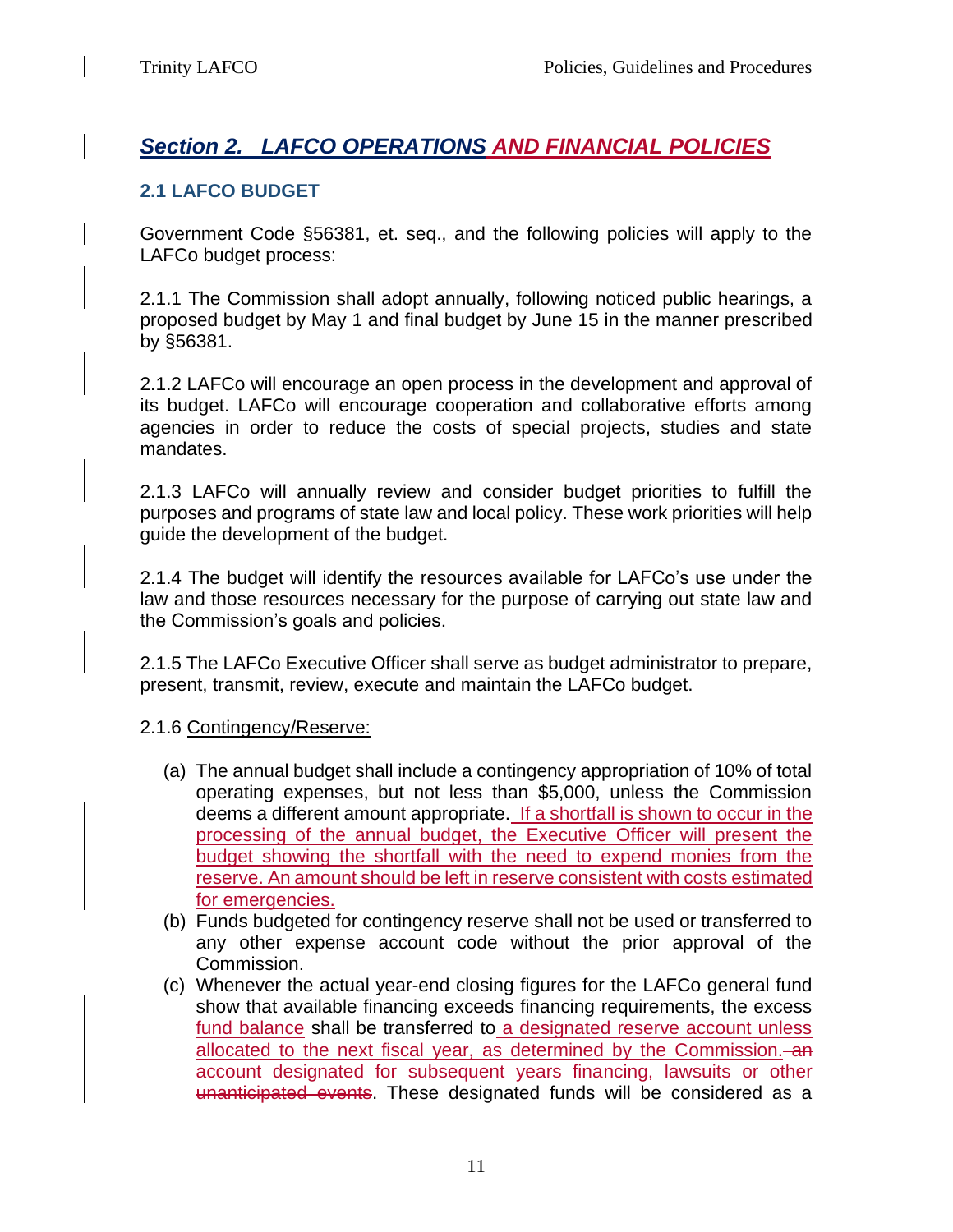reserve account for subsequent years financing, lawsuits or other unanticipated events. The County of Trinity Auditor-Controller, with the concurrence of the Executive Officer, is authorized to transfer an amount equal to the amount of excess financing to this account, which shall be augmented, as funds may be available, until it contains an amount equal to at least 25% of the current year budget, but not less than \$30,000. Once the account equals at least this amount any remaining funds in excess of the actual fund balance amount may be appropriated for any allowed expense at the Commission's discretion.

- (d) Whenever actual year end closing figures of the LAFCo general fund show that financing requirements exceed available financing, the Executive Officer shall notify the Commission at its next regular meeting. Any associated reductions in appropriations may not be made without prior approval of the Commission.
- (e) Funds in the designation the LAFCo-designated reserve accounts, shall not be used for any current year's expenses or considered as a financing source for on-going operations without the prior approval of the Commission. It is the intent of the Commission that any funds considered as reserves only be used in the case of extraordinary expenses that could not have been anticipated.
- 2.1.7 Budget Adjustments:
	- (a) The Commission may make adjustments to its budget at any time during the fiscal year, as it deems necessary.
	- (b) Adjustments between accounts within the same budget income group may be approved by the Executive Officer.
	- (c) Transfers between budget income groups shall be subject to approval by the Commission.

2.1.8 Audits. An independent audit of LAFCo finances will be conducted as the Commission deems necessary. Cash handling, receipts, deposits and claims procedures will be processed through the Trinity County Auditor. At each regular meeting the Commission will review the 'budget-to-actual' report.

2.1.9 Apportionments. Funding for the normal operational expenses of Trinity LAFCo shall be borne from Trinity County and its special districts. Trinity County shall apportion  $\frac{1}{2}$  of LAFCo budget from Trinity County and  $\frac{1}{2}$  from the special districts. The apportionment funds shall be collected by the Trinity County Auditor.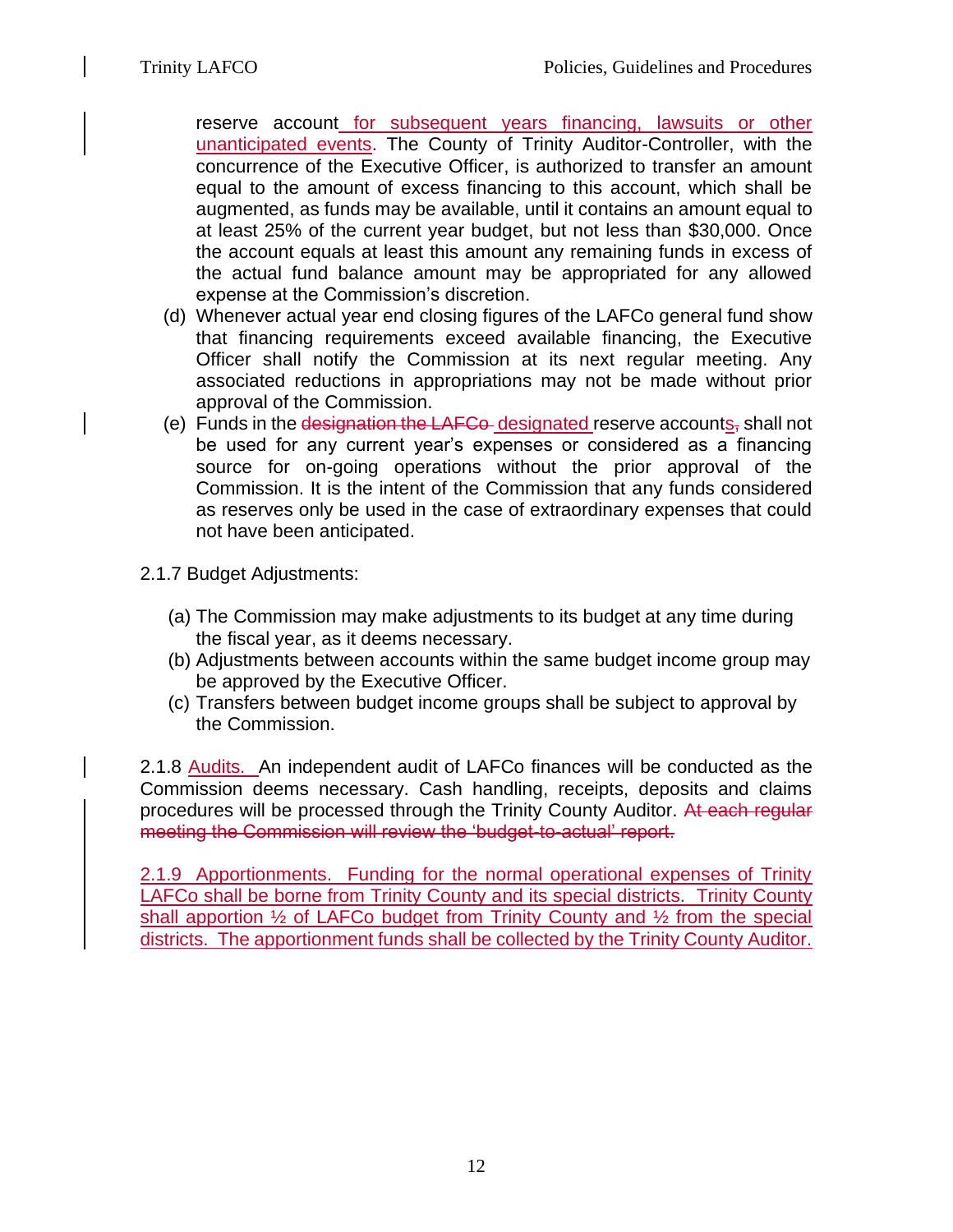# **2.2 LAFCO FEES**

#### 2.2.1 Application Fees

- (a) The Commission shall periodically review fees and adopt a fee-schedule of deposits for the purpose of recovering the costs pursuant to the Cortese-Knox-Hertzberg Act (§56383(a),§56384, §66016).
- (b) The schedule of fees deposits shall not exceed the estimated reasonable cost of providing the service for which the fee is charged and shall be imposed pursuant to §66016 and §56383. Charges listed on the schedule of fees are initial payments toward the total cost of processing ("project cost").
- (c) Project cost is defined as staff time plus materials. Staff charge-out rates include personnel costs plus a percentage of LAFCo operating expense and administrative overhead. Materials include, but are not limited to, mailing costs, charges for advertisement of hearings, petition reviews, as well as fees charged for project reviews by affected agencies.
- (d) No petition shall be deemed filed and a Certificate of Filing shall not be issued until fees have been deposited (§56383(c)). Charges must be paid by the applicant prior to recording the Certificate of Completion or at other times during the LAFCo process as deemed appropriate by the Executive Officer. The Certificate of Completion shall not be recorded until outstanding fees and charges are paid.
- (e) Any individual or entity that requests a LAFCo initiated study or service review of special district changes of organization or reorganization shall be responsible for required fees. Charges for Reconsideration of a LAFCo Determination are the responsibility of the requesting party.
- (f) Applicants are responsible for payment of other agency fees, such as: State Board of Equalization fees, County Surveyor fees, County Elections Department costs, Environmental Document preparation fees, mapping, Fish and Game-Wildlife fees, and County Recording Fees.
- (g) Staff time will be monitored against the deposit paid. If cost of processing an application begins to exceed the deposited amount, additional deposits will be required. Any hearing on the application may be deferred or continued pending receipt of the additional deposit.
- (h) If extensive staff assistance is required prior to receipt of an application, a deposit will be required at the time the work is requested.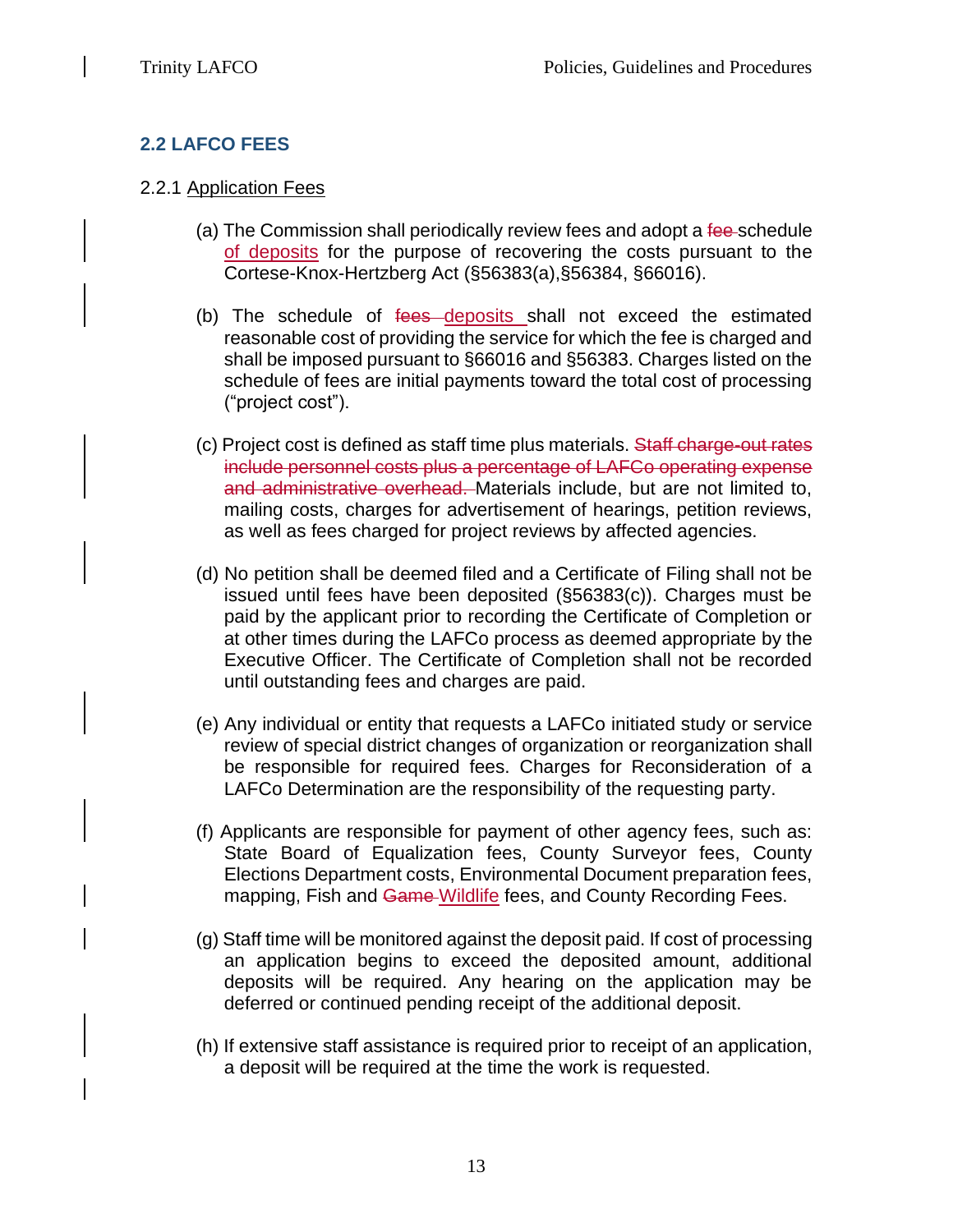- (i) Pre-Application Expenses: LAFCo will charge its pre-application staff time spent conducting research, reviewing environmental and other documents and participating in the process as the lead agency or responsible agency, as part of the processing costs. The initial deposit for proposals will be due and payable at the time LAFCo initiates preliminary work on the proposal or when the estimated time of preliminary work exceeds 2 hours.
- (i) Public inquiries and one-time general research requiring less than  $30$ minutes 2 hours will not be subject to charges for staff time.

2.2.2 Reimbursement Agreements: Whenever a deposit of funds is required, the applicant shall enter into an agreement providing for LAFCo to be reimbursed for all costs related to the application based on the fee schedule in place at the time funds are deposited.

2.2.3 Legal Defense Fees: LAFCo retains the right to control its defense. The applicant may provide his or her own legal counsel in the defense of the action taken, under the supervision of LAFCo legal counsel, or, if LAFCo consents, the applicant may elect to use the services of LAFCo in that defense. In any case, the Executive Officer may require a deposit of funds by the applicant sufficient to cover LAFCo's estimated expenses of the legal defense litigation.

- 2.2.4 Appeal or Waiver of Fees:
	- (a) Appeals shall be submitted in writing with the application and contain specific justification for the request. The appeal will be considered at the next LAFCo hearing.
	- (b) Project processing will not begin until a fee determination is rendered by LAFCo.
	- (c) The Commission may reduce or waive a fee or deposit if it finds that payment would be detrimental to the public interest; however, it is the Commission's policy to not waive fees except in the direst of circumstances because most special districts, which would share in the costs that are waived or reduced, have severely limited financial resources (56383(d)). The Commission will also consider the budget impacts of any fee waivers or reductions. Absent compelling circumstances, the Commission will not normally adjust or waive deposits and/or fees.

2.2.5 Refunds: Deposits on file with LAFCo which exceed the cost of processing the application by \$25 or more will be refunded to the applicant after LAFCo completes its final filings.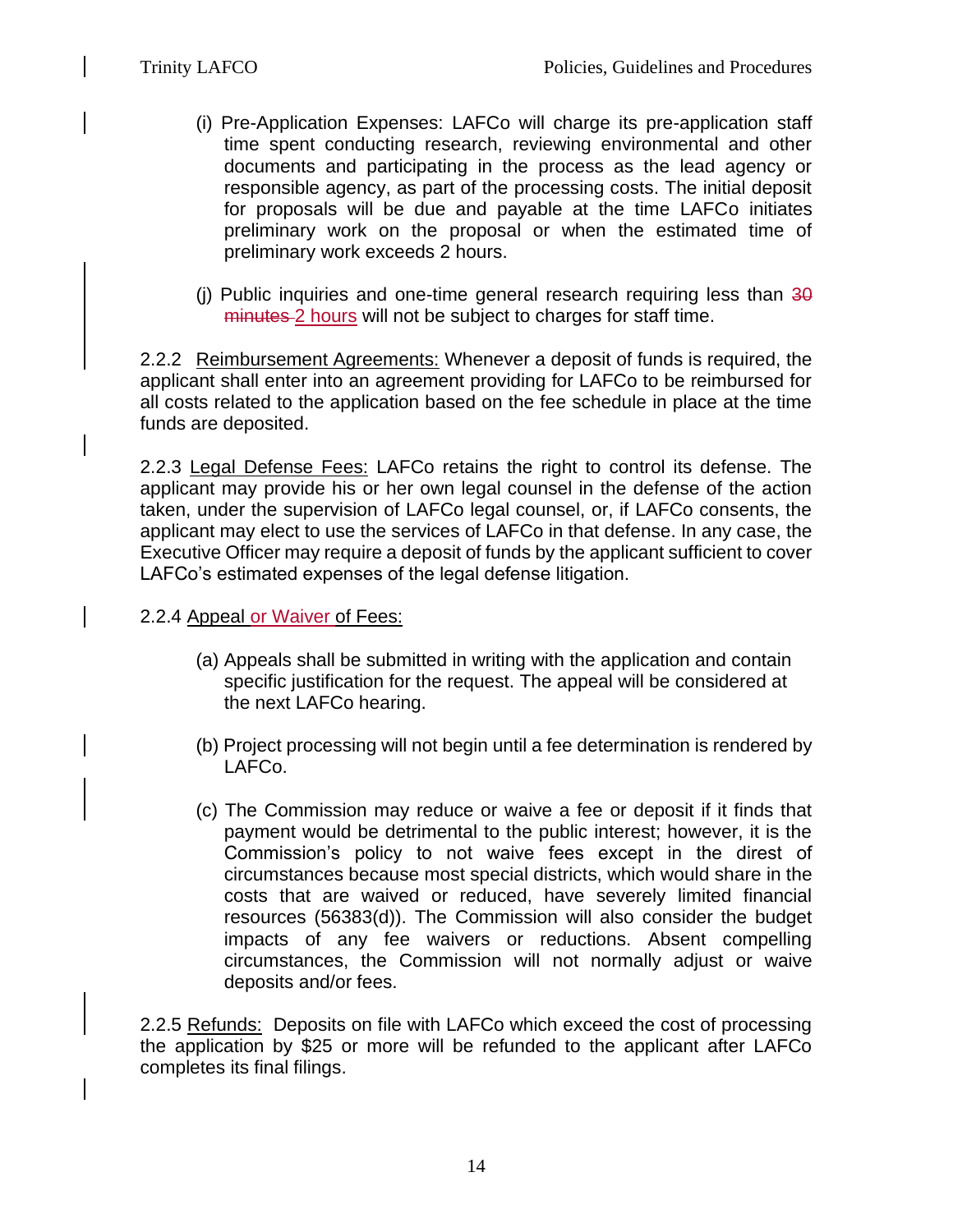# **2.3 LAFCO EXPENDITURES**

2.3.1 While CKH allows Commission members and alternates, sitting in and voting at a meeting, to receive a meeting stipend, the Commission has chosen not to receive any stipend or reimbursement for expenses incurred in performing the duties of their office (§56334).

2.3.2 Commission members, including alternates, and staff compelled to travel out of-county in the performance of their duties shall be reimbursed for their actual and necessary expenses, including reasonable incidental expenses. Reimbursement shall be made at the rates specified for officers or employees of Trinity County, or as otherwise specified by the Commission. Travel claims will be made in the form and manner as such claims are processed for officers or employees of Trinity County subject to approval of the Executive Officer, or if the Executive Officer is making the claim pursuant to Section 2.3.5.

2.3.3 All travel arrangements are coordinated through the Executive Officer and should be as economical as possible.

2.3.4 In order to avoid late payment penalties, or to secure an early payment discount, the Executive Officer is authorized to approve all claims for payment, except his/her own claims. At each regular meeting, the listing of approved claims shall be submitted to the Commission.

2.3.5 The Executive Officer shall submit his/her claims to the Chair and Vice-Chair for approval. Two signatures are required. If either the Chair or Vice-Chair is not available, then any other regular member of the Commission may sign. Claims approved for the Executive Officer shall also be reported to the Commission along with other approved claims.

2.3.6 The Executive Officer is designated as the financial officer of LAFCo and shall review all invoices, including claims and payment requests received by LAFCo and shall be responsible to process documents necessary for payment in a timely manner.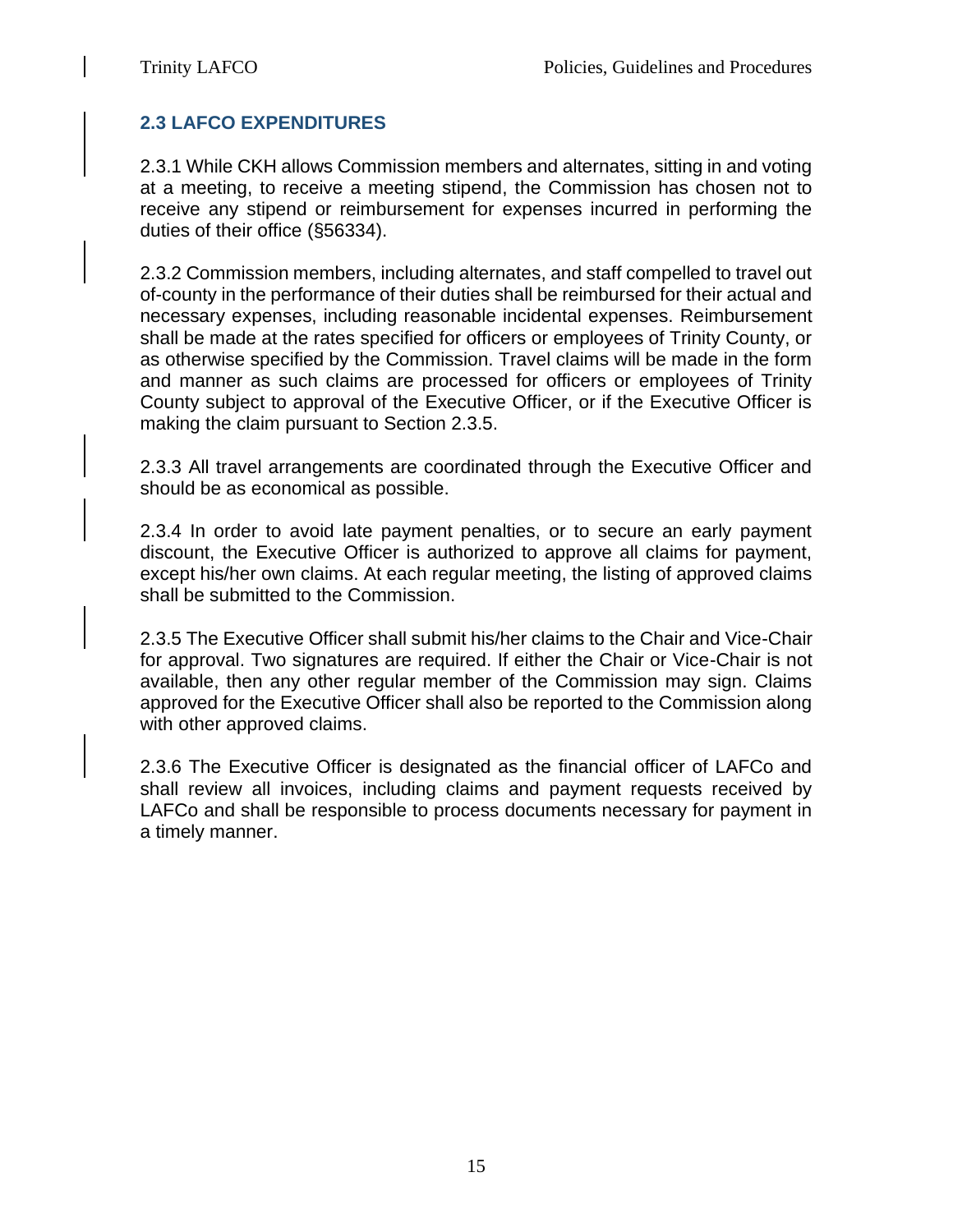# *Section 3. POLICIES, REQUIREMENTS & CRITERIA FOR APPLICATIONS*

This section includes general policies, requirements and criteria that apply to all LAFCo actions.

There may be cases when the Commission must use its discretion in the application of these policies so that potential or real conflicts among policies are balanced and resolved, based on project specifics and so that these policies remain consistent with the requirements of the Cortese-Knox-Hertzberg Act of 2000.

# **3.1 APPLICATIONS, GENERAL**

3.1.1 All applications to the Commission are toshall be submitted on LAFCo application forms (§56652, §56653). The application shall also include an agreement to pay costs and indemnification pursuant to the current fee schedule. The agreement to pay costs and indemnification must be signed by the applicant for the application to be deemed complete.

3.1.2 Applications shall be processed in an efficient and orderly manner that reduces hardship upon the applicant while ensuring consistency with the Cortese-Knox-Hertzberg Act of 2000. Applicant or the applicant's representative shall be required to attend a pre-application meeting to receive information, direction and advice regarding the processing needs and requirements of the specific action proposed*.* 

- (a) Trinity LAFCO encourages a pre-application discussion between the proponent and Trinity LAFCO staff, which can save the prospective applicant substantial time once the process has begun. Trinity LAFCO staff will review procedures, applicable spheres of influence, information requirements, environmental review requirements, processing fees, and provide application forms.
- (b) As part of the pre-application discussion, LAFCO will review information on development plans, if applicable. LAFCO generally requires approved development plans, such as tentative maps or specific plans when vacant territory is proposed for annexation to a district. A key consideration of LAFCO's review of annexation requests is the timing of the action. LAFCO discourages the annexation of vacant land until it can be demonstrated that services are required. Approved development plans also provide the information necessary to evaluate a proposal. The plans show what land uses are planned, the level of services required, how services will be provided, and the conditions under which service will be extended. They also enable LAFCO to evaluate the impact of a jurisdictional change on adjacent areas.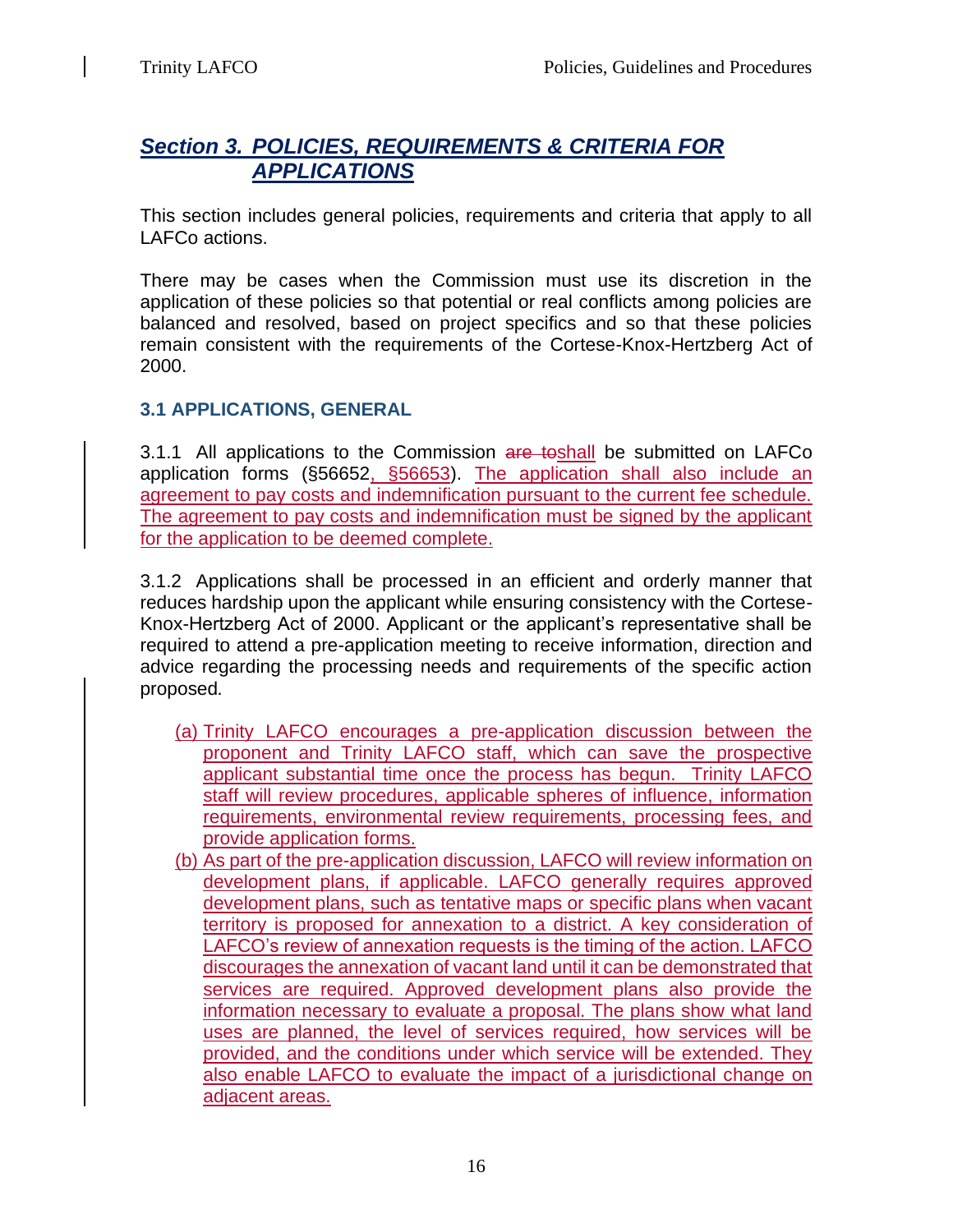$(a)(c)$  Where the application is initiated by resolution of application from an agency, the application and related agreements must be signed by an authorized officer of the agency. LAFCo prefers that the resolution procedure be used wherever feasible, to involve the affected public agency early and assure timely consideration of its needs. A resolution also establishes the affected public agency as Lead Agency under the California Environmental Quality Act (CEQA), for early review of potential environmental effects. Applications initiated by petition should also include a record of efforts to obtain affected agency sponsorship.

3.1.3 Any application submitted to LAFCo is considered preliminary and will not be deemed filed, until all required information, fees and materials are received and reviewed by the Executive Officer.

3.1.4 Applicants will be required to provide information adequate to permit LAFCo to fully consider all factors required by law including, but not limited to those areas described in Government Code §56668, 56668.3, 56668.5 and §56375:

3.1.5 No application shall be deemed filed until any applicable resolutions providing for an agreement for redistribution of property tax are received (§56810, §56815). Once property tax exchange negotiations have been initiated by transmittal of the schedules prepared by the County Auditor/Controller, time requirements of the Revenue and Taxation Code will apply (R&T §99 (b)(6), §99.01 (4)).

3.1.6 An application shall not be deemed filed until the Executive Officer makes an environmental determination pursuant to the requirements of the California Environmental Quality Act. When LAFCo is not the lead agency, the Certificate of Filing will be issued following completion of the environmental review by the lead agency. When LAFCo is the lead agency, the application may be deemed filed and the Certificate of Filing issued when environmental documentation has progressed sufficiently to set a hearing date (56658 (d)). 3.1.7 Planning and pre-zoning for city annexations: All territory proposed for annexation must be specifically planned and/or pre-zoned by the appropriate planning agency. The planning or pre-zoning of the territory must be consistent with the applicable General or Specific Plan and sufficiently specific to determine the likely intended use of the property.

3.1.8 If an application remains incomplete for six months following notification of an incomplete application, the project will be closed and the proposal will be terminated.

3.1.9-7 Immediately after receiving an application and before issuing a Certificate of Filing, LAFCo shall notify the appropriate agencies pursuant to §56658(b), provide relevant application related information, and request review and comment on the proposal.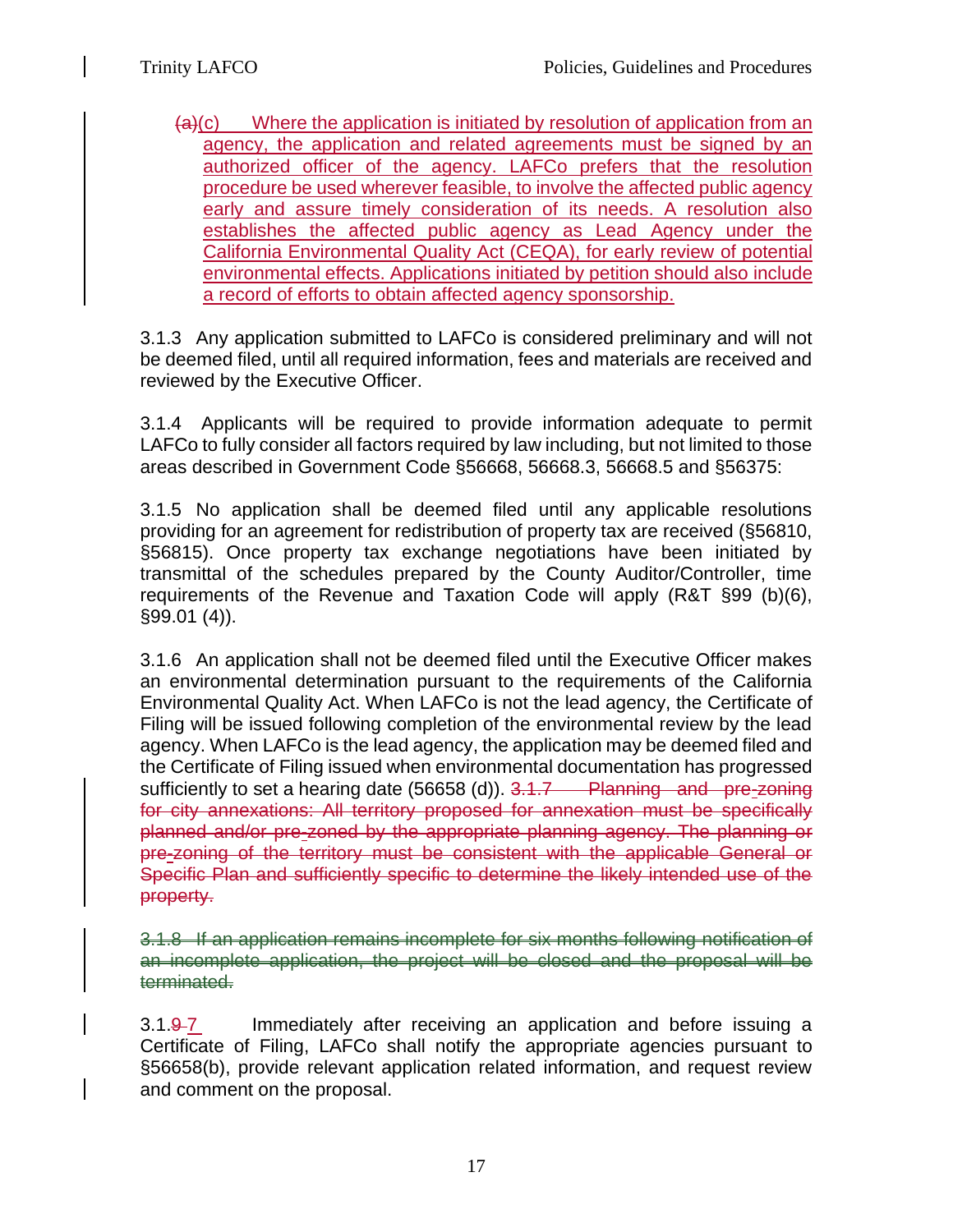3.1.8 Within 30 days of receipt of an application, LAFCo will review the proposal materials for completeness and issue a status letter to the applicant. If deemed complete, a Certificate of Filing will accompany the status letter specifying the date upon which the proposal will be heard by LAFCo. The hearing date must be set within 90 days of the date the Certificate of Filing is issued. If an application remains incomplete for six months following notification of an incomplete application, the project will be closed and the proposal will be terminated.

## **3.2 PLANS OF SERVICE**

An evaluation of a local agency's plan of service is essential to the consideration of any change of organization or reorganization (§56375) that will expand or diminish a service provider's responsibilities. Descriptive plans of service are submitted with an application to ensure that the capacity, cost and adequacy of services within the district will be part of the LAFCo review and the service effects of the proposal will be identified and included in the decision making process (§56668).

- 3.2.1 General
	- (a) All applications shall include a plan for providing services (§56653) which describes the project specific services to be extended and takes into account the services, capacity, cost and adequacy of services provided by an agency and how those services would be affected by the proposed LAFCO action. The Plan of Service includes information needed to render an informed decision on the proposed project.
	- (b) Plan of Service submittals are required to contain, but are not limited to, the following information:
		- (1) An enumeration and description of the service to be extended to the affected territory;
		- (2) The level and range of those services;
		- (3) An indication of when those services can feasibly be extended to the affected territory;
		- (4) An indication of the improvement or upgrading of structures, roads, sewer or water facilities, or other conditions the local agency would impose or require within the affected territory if the change of organization or reorganization is completed;
		- (5) Information with respect to how those services will be financed.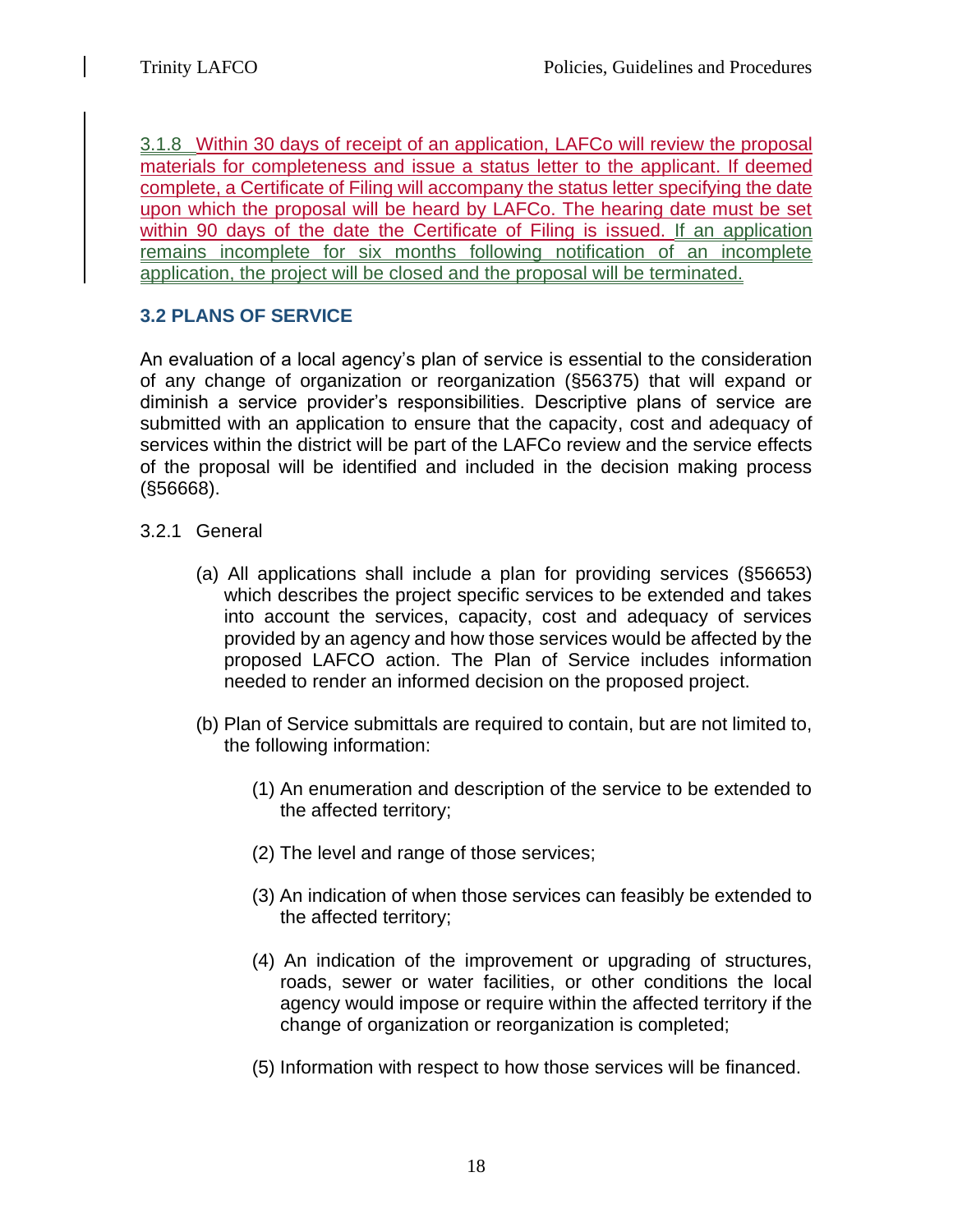- (6) Any additional information required by the Commission or the Executive Officer relevant to the specific application (§56653).
- (c) An application shall not be deemed filed until plan of service information is received and accepted as complete by the Executive Officer.

#### 3.2.2 Agency Review of Plan of Service

- (a) The Plan of Service submittal shall include a written statement by the agency of its intent to provide services within the estimated timeframe, including a description of the applicant's requirements to fund infrastructure or take other measures. The agency statement shall demonstrate that areas within the district can be served, or will continue to be served, at the same or higher level of service and will not result in significant negative fiscal, service, capacity or other impacts (within the special district).
- (b) If the agency cannot provide the latter guarantees, then the applicant or agency or applicant shall provide a written justification for project approval despite anticipated negative impacts.
- (c) In the event that the agency will provide service by expanding its service capabilities in the future, the Commission will consider plans for such expansion and the agency's progress toward implementation of such plans in its review of the proposal. LAFCO may require a full description of any such plan. The Commission will evaluate such documentation and may make determinations pursuant to §56668. The Commission may also impose conditions related to progress toward completion of any such plans.

## **3.3 COORDINATION OF APPLICATIONS**

3.3.1 LAFCo encourages consolidated applications when related changes of organization are expected for adjacent territories. Applicants are strongly encouraged to include the adjacent territory and combine applications where possible.

- (a) If the applicants choose to proceed with separate proposals, each applicant will provide a map that indicates the location, size and boundaries of adjacent applications.
- (b) LAFCO will consider related applications at the same hearing when feasible, and may modify boundaries, including the addition of adjacent parcels, to encourage the orderly formation and development of local agencies based upon local conditions and circumstances (§56001, §56300, §56301).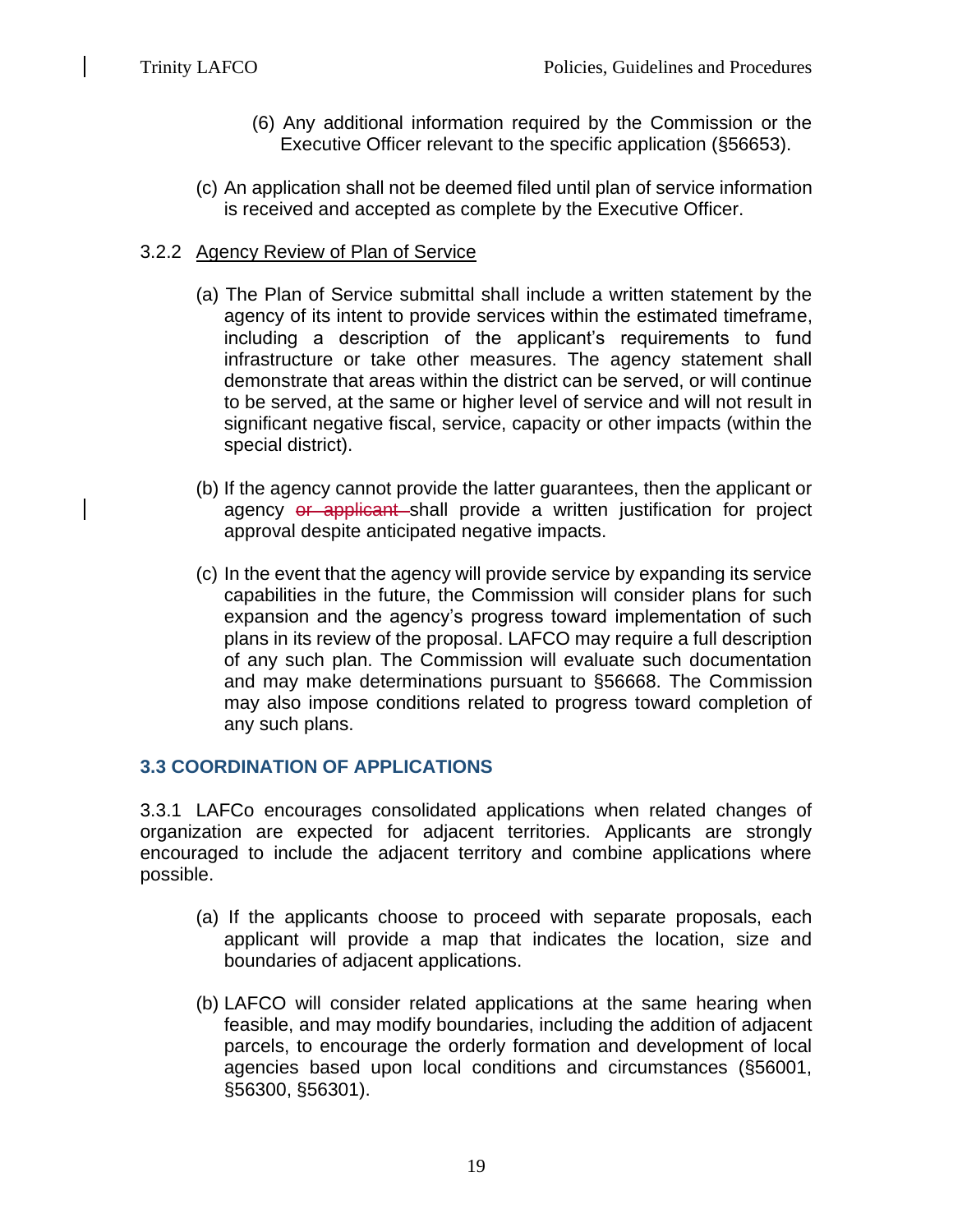$\overline{\phantom{a}}$ 

 $\overline{\phantom{a}}$ 

3.3.2 If a project siteproposal can be anticipated to require one or more additional changes of organization that are timely and not part of the submitted application, LAFCO shall require that the application be filed as a reorganization.

3.3.3 Agencies shall comply fully with the Commission's requests for information necessary to prepare studies or process an application (§56378, §56386).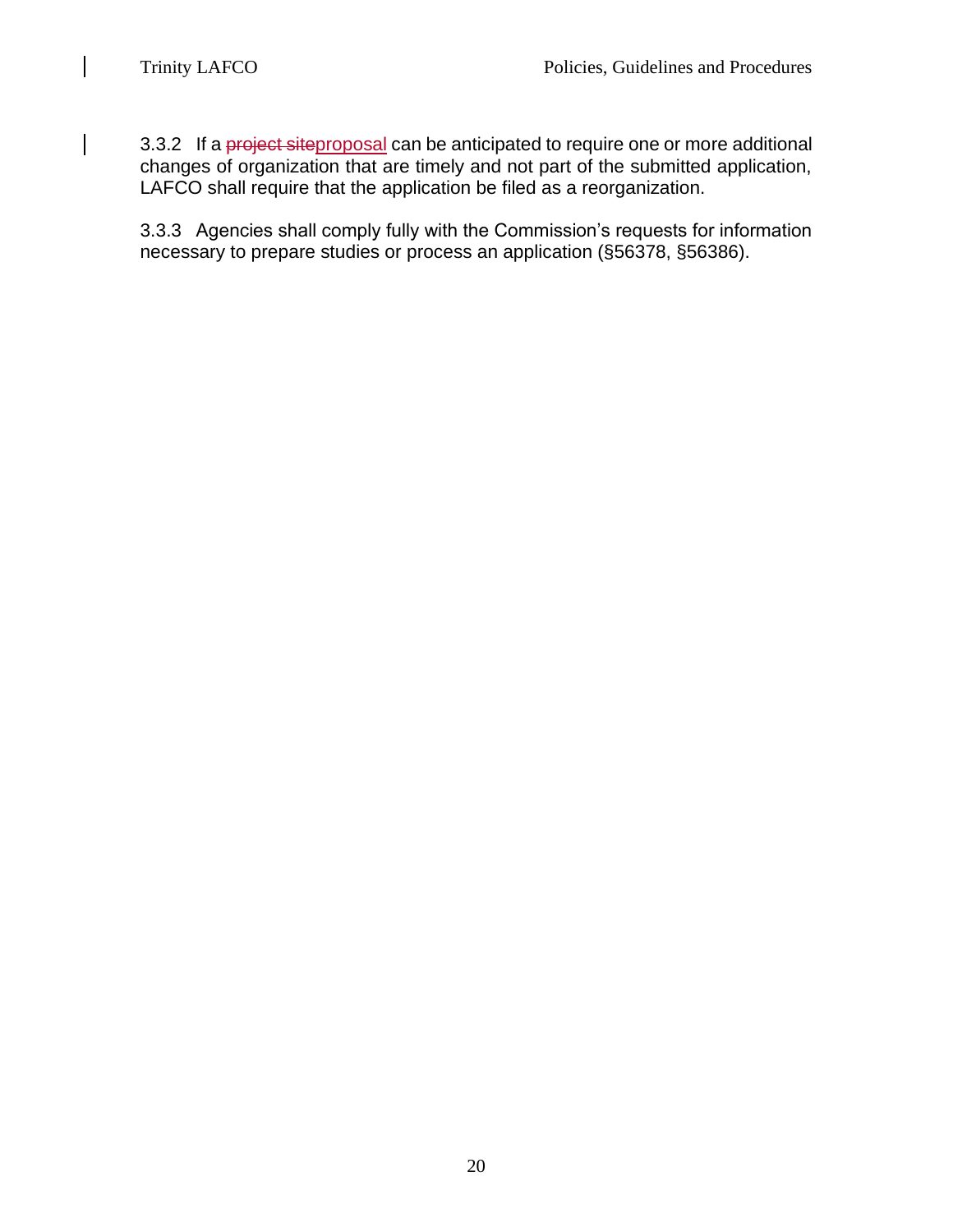# **3.4 SPHERES OF INFLUENCE**

3.4.1 Carefully considered, up-to-date sphere of influence determinations are critical to LAFCo's responsibility to assure orderly growth and development and prevent sprawl within their jurisdictions.

3.4.2 Staff shall identify needed updates of spheres of influence each year as part of the annual work plan and budget deliberations. Pursuant to 56425(g) spheres of influence are reviewed and updated as necessary, every 5 years, based on a review of municipal services and changes that have occurred in local conditions since the last review. Due to limited funding capabilities, it is the policy of the Commission to conduct Municipal Service Reviews and Sphere of Influence updates on a 5 to 10-year cycle or primarily when accompanied by other applications. Further justification for this policy is the limited growth experienced by special districts in Trinity County.

## 3.4.3 Definitions:

- (a) "Sphere of Influence" is defined at Government Code Ssection 56076 and is the plan for the probable physical boundaries and service area of a local agency, as determined by the commission.
- (b) "Coterminous Sphere" is an area identical to the boundaries of a district and includes only lands which are within the boundaries of the agency.
- (c) "Expanded Sphere" includes an area beyond the boundaries of the agency to accommodate planned and orderly urban development.
- (d) "Reduced Sphere" includes removal of land from an agency's sphere of influence if the territory consists of agricultural lands, open space lands or agricultural preserves whose preservation would be jeopardized by inclusion within the agency's sphere, and/or if the land is not expected to be developed for urban uses or require urban-type services within the next 10 years or more. If the land is inside the affected agency's jurisdictional boundary, exclusion of these areas from an agency's sphere indicates that detachment is appropriate.
- (ce)"Zero Sphere of Influence" includes no territory and means that no territory will be served by the agency in the future. A zero sphere implies that the public service functions of the agency are either nonexistent, no longer needed, or should be reallocated to some other agency. The local agency which has been assigned a zero sphere should ultimately be dissolved.a change of organization of that agency's services is planned within the time frame of the sphere.
- (f) Consolidated Sphere Two or more local agencies providing the same service(s) may be allocated a consolidated Sphere of Influence to include the areas served by both agencies. This would be the case where LAFCo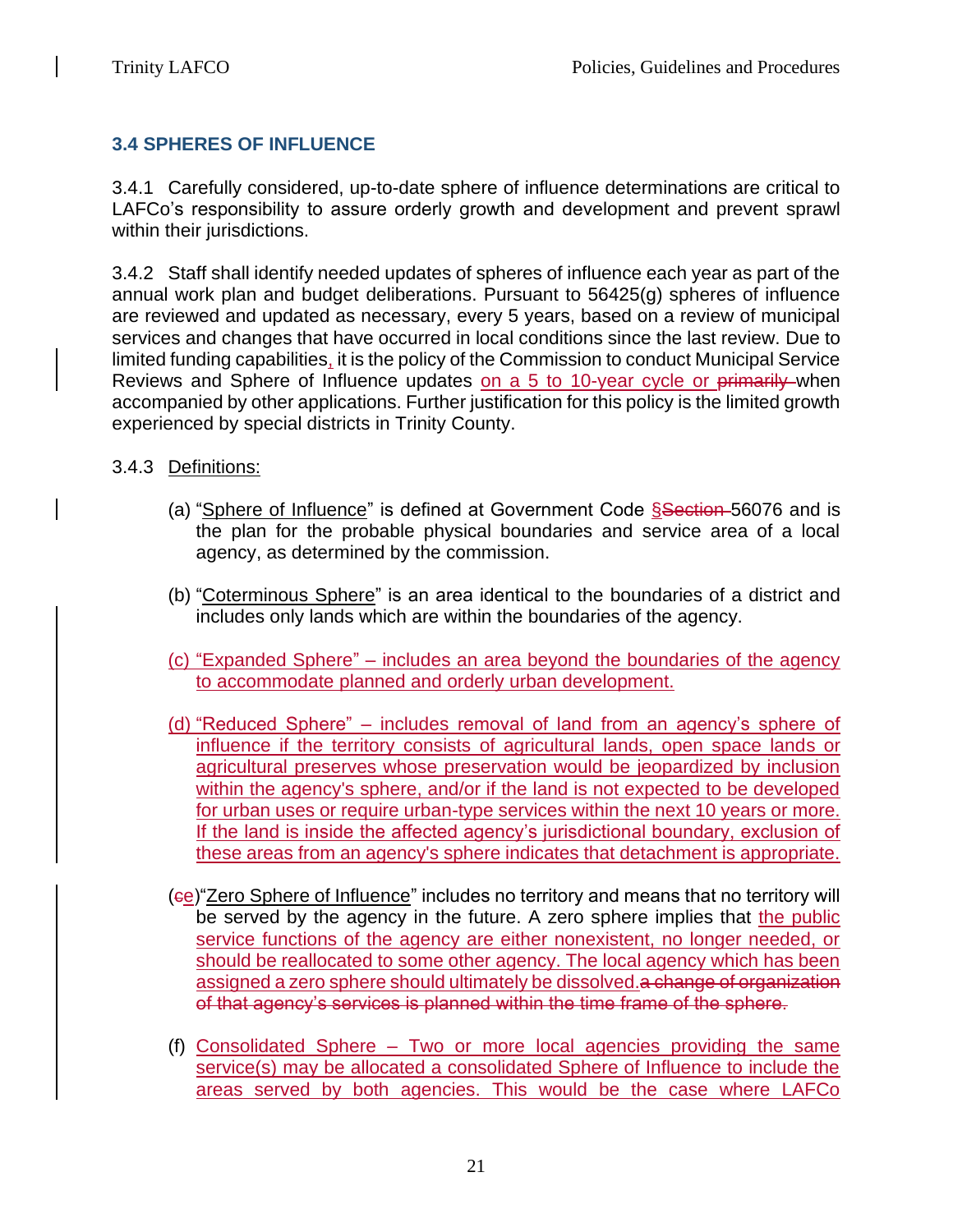determines that the particular service(s) should be provided to the entire area by a single local agency

- (dg) "Sphere Update of a sphere" shall mean LAFCO's periodic overall review and modification of the sphere of an agency in light of changes since the last update as required by Section 56425 (g).
- (eh)"Substantial Sphere Amendment" is a change in the sphere which is characterized by one or more of the following: plans for extension of service into the area with new infrastructure or substantial improvements to existing infrastructure (such as new water transmission or distribution lines, new sewer collection or transmission lines, fire flow, lift stations, etc.), or when a significant change in population is anticipated with annexation.
- (fi) "Minor sphere amendment" is a sphere amendment limited to small areas or single parcels with a negligible change or no change in population. Realignment of an existing sphere to property lines, or certain extensions of service in very limited areas to correct pre-existing health and safety hazards might be considered minor sphere amendments. Minor sphere amendments, as determined by the Commission, will not require a municipal service review when tied to a boundary change proposal.

3.4.4 Amendments to a sphere of influence will generally be processed concurrently with proceedings for boundary change requests (annexations, etc.).

3.4.5 Spheres of influence shall be consistent with the plans of other relevant service providers, in addition to the plans of the district for which the sphere is being amended, updated or adopted.

3.4.6 Individual requests from landowners to be included or excluded from a sphere of influence will be considered in light of overall service plans and the need for the effective and efficient delivery of services.

3.4.7 Sphere Applications or Requests for Amendment of a Sphere of Influence:

- (a) Shall state the time frame for anticipated annexation.
- (b) Shall identify infrastructure needed and/or planned for services and the constraints on developing the infrastructure (e.g. securing water rights, state or federal regulatory processes. permits, etc.).
- (c) Shall generally describe financing plans and potential fiscal considerations related to providing future services.
- (d) Shall generally describe the anticipated need for services & facilities, including services provided by agencies other than the agency that will later annex.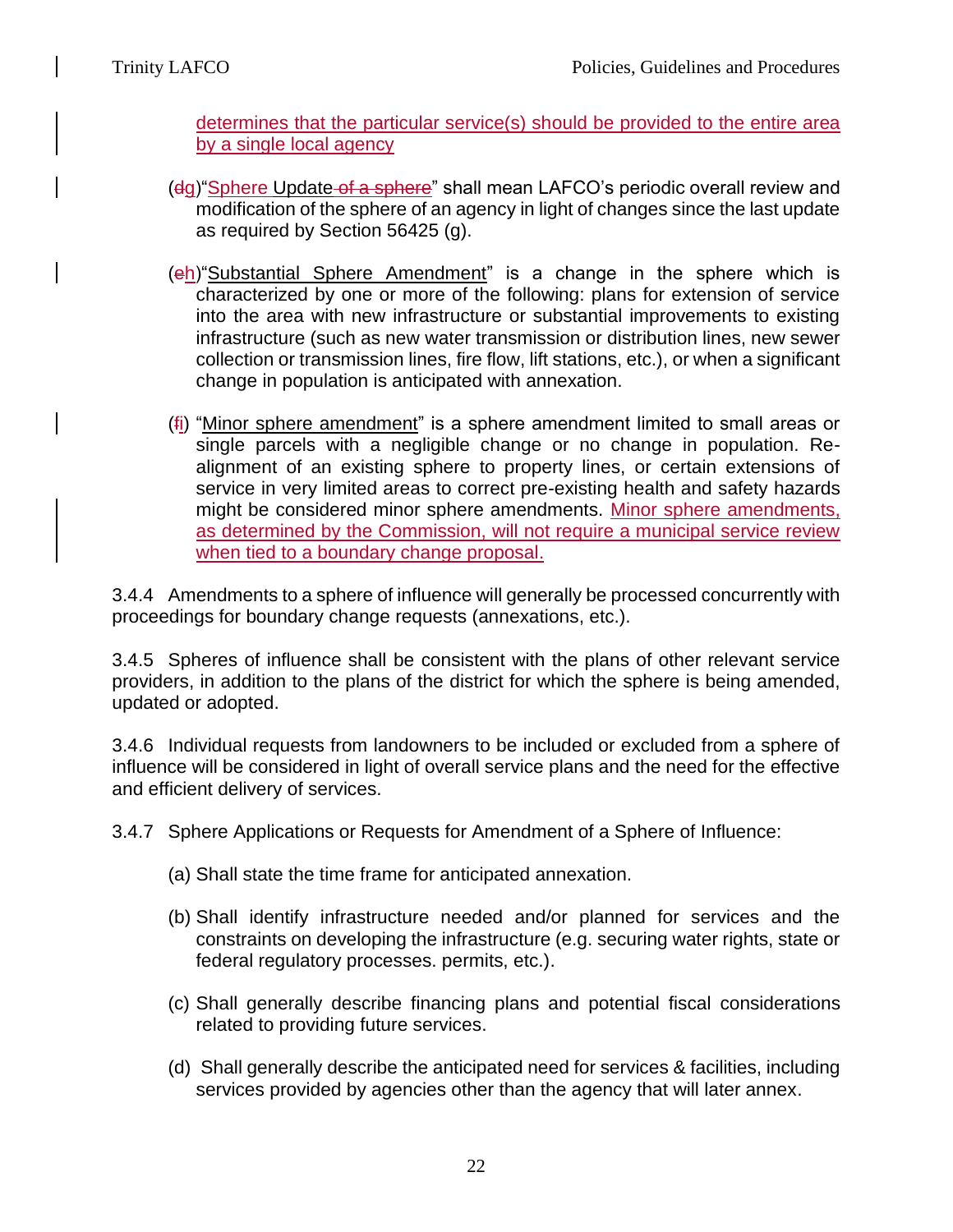(e) Shall describe any provisions for preservation of open space and agriculture lands

3.4.8 Costs for processing a sphere review or any change to a sphere are paid by the party requesting the review or change.

3.4.9 Agreements between neighboring local agencies with regard to preservation of agriculture and open space lands, as appropriate, are encouraged by LAFCO. Such agreements may be incorporated by the Commission into its conditions of approval, or may be required as a condition precedent to approval of an application by the Commission.

3.4.10 Agreements between landowners and local agencies with regard to preservation of agricultural and open space lands are encouraged by LAFCO.

3.4.11 County land use designations, zoning and other regulations continue to apply to lands within a city's sphere until annexation is completed. Annexation is not complete until the annexation documents are recorded, or on a date after recording the boundary change if so specified by LAFCO. [Note: When these policies and procedures were adopted there were no incorporated communities within Trinity County.]

3.4.12 LAFCO encourages developed land in a city's sphere to annex to the city.

3.4.13 LAFCO has sole discretion to determine the sphere of influence for each local agency, and may initiate sphere review, update, amendment, and other changes. LAFCo may approve, disapprove, modify, amend, and add conditions in its review and determination of spheres of influence.

3.4.14 Each agency subject to a review of its sphere shall be invited to participate/communicate/engage with LAFCo staff to compile information, identify agency goals, discuss options for the sphere update, etc.

3.4.15 The sphere of influence of each local agency shall include those lands that a special district intends to annex and serve in the foreseeable future (i.e. ten years).

3.4.16 Areas included or excluded from sphere determinations generally follow parcel lines, lines of assessment or lines of ownership. In Trinity County section lines are generally may also be appropriate for most districts.

3.4.17 Determinations of spheres of influence, sphere amendments and updates shall have a 10 year planning horizon and shall be consistent with agency plans for that time frame. LAFCO may exclude lands from a sphere of influence that will not need services within a 10 year planning horizon. This includes land that is designated open space, agriculture or other areas that may be determined to be inappropriate to receive development-supporting services such as water, sewer, and/or structural fire protection.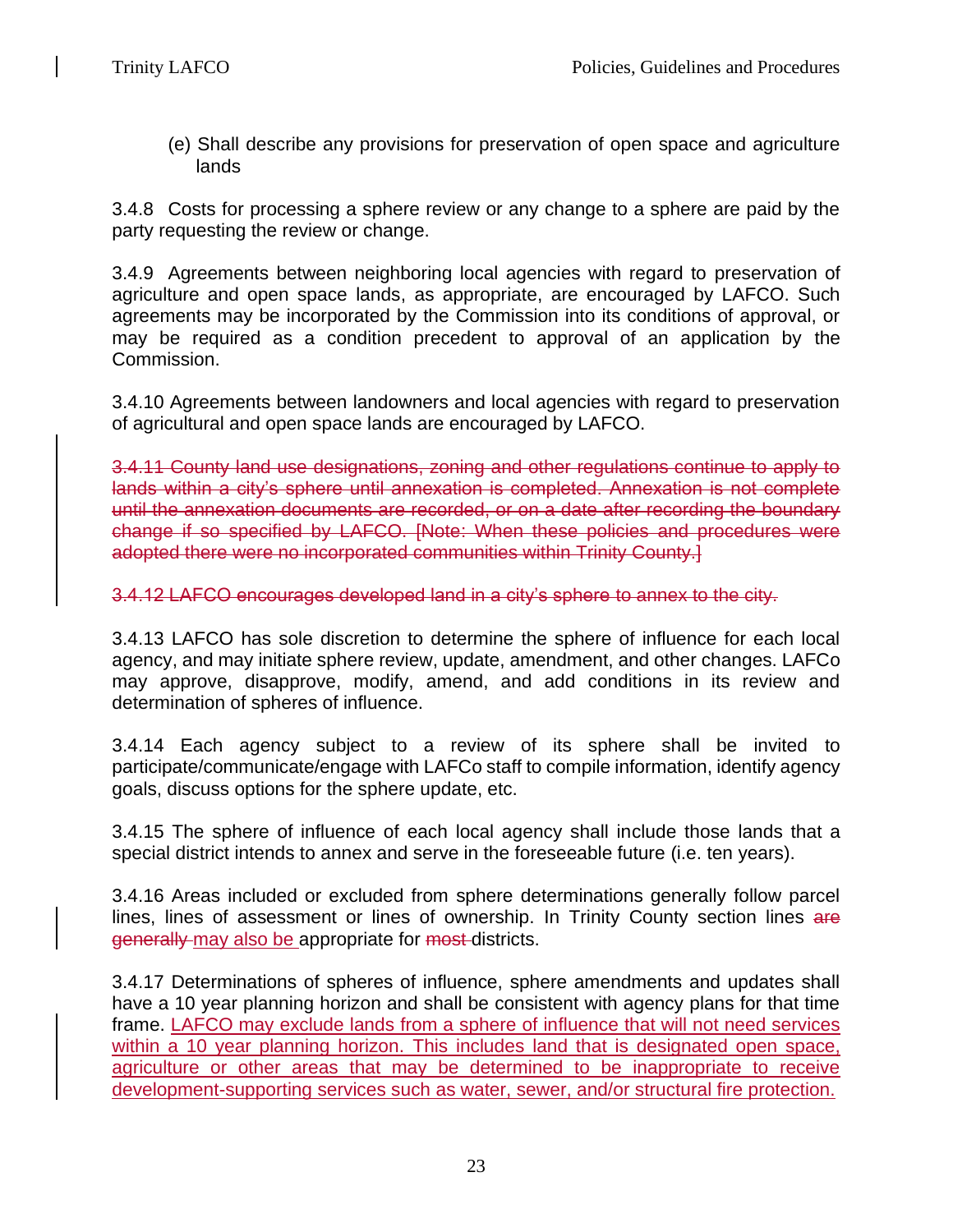3.4.18 LAFCO may exclude lands from a sphere of influence that will not need services within a 10 year planning horizon.

3.4.19 A sphere shall be consistent with the district's plans for providing future public services within ten years.

3.4.20 LAFCO will encourage infill and development within a district's existing boundaries and within the existing sphere of influence.

3.4.21 LAFCO may remove land that is open space, agriculture or other areas that may be determined to be inappropriate to receive development-supporting services such as water, sewer, and/or structural fire protection, within 10 years, particularly when the landowner requests removal from the sphere of influence.

3.4.22 LAFCO may remove land from the sphere of influence where the agency is incapable of providing service within a 10 year time frame.

3.4.18 With respect to time frames indicated in these policies, individual sphere applications will be reviewed by LAFCO on a case-by-case basis.

3.4.24 A decision by a local agency to identify land in their planning documents or an Environmental Impact Report as a potential sphere of influence area does not constrain the future actions by the local agency to apply for a sphere amendment for a smaller/different geographic area.

3.4.25 Cities, if any, are encouraged to adopt policies to buffer agricultural areas from developing areas or urban uses at the time sphere amendments are proposed. Buffer areas to protect the physical and economic viability of agricultural lands shall be located within the city.

*3.4.26 An agreement among a city, if any, the county and landowners regarding agricultural buffers to protect the physical and economic viability of agricultural lands is required prior to LAFCO approval of proposals for annexation or reorganization.*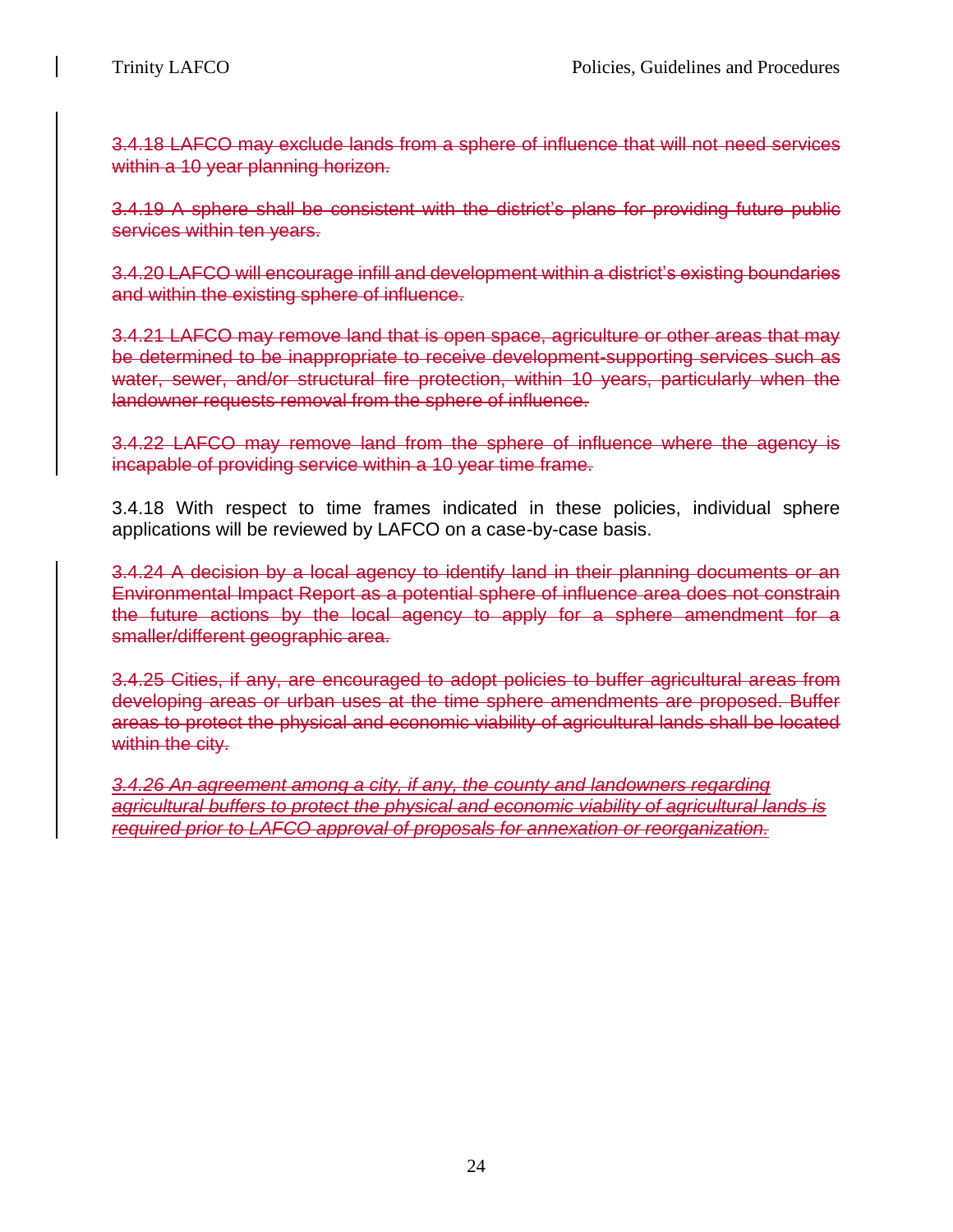# *Section 4. SERVICES BY CONTRACT*

## **4.1 SERVICES BY CONTRACT OUTSIDE OF AGENCY BOUNDARIES & DELEGATION OF AUTHORITY TO EXECUTIVE OFFICER**

4.1.1 Requests for extensions of servicenew or extended services by contract or agreement beyond the boundaries of the providing agency shall be considered and acted upon by the Commission pursuant to the provisions of Government Code Ssection 56133 (hereinafter referred to as "out of agency service (OAS) contracts or agreements").

4.1.2 Government Code §56133 permits approval of OASextension requests to be delegated by the Commission to the Executive Officer. The Executive Officer shall consult with districts to determine whether OAS agreements are subject to Commission review or qualify for an exemption under §56133.

4.1.3 It is the policy of the Commission to delegate to the Executive Officer the authority to issue written approval for extension of service OAS requests under the following conditions:

- (a) There is an impending threat to the public health and safety of the residents of the affected territory and the affected agency or landowners have submitted documentation of such to the satisfaction of the Executive Officer; and
- (b) The Executive Officer has notified any alternate service provider that has filed a map and a statement of its service capabilities with the Commission; and
- (c) The Executive Officer has provided notice to the Trinity County Environmental Health Department of the request and has provided such agency a reasonable amount of time to review and comment upon such request.
- (d) The delegation of authority as referenced herein shall only apply to requests for extension of services that are within the Sphere of Influence of the affected agency.
- (e) The Executive Officer shall notify the Commission of his/her decision on an OAS agreement within two business days. Within ten days after the Executive Officer's decision, any member of the Commission may request the Commission to review the decision by filing a written request with the Executive Officer. The Executive Officer shall set the request for review as an agenda item for the next meeting of the Commission for which notice can be given. After consideration of the issue, the Commission may affirm, reverse, or modify the decision of the Executive Officer.
- (f) Should the Executive Officer determine, for any reason, to not exercise her/his delegated authority, the Executive Officer shall process the request consistent with the directives of Government Code Ssection 56133.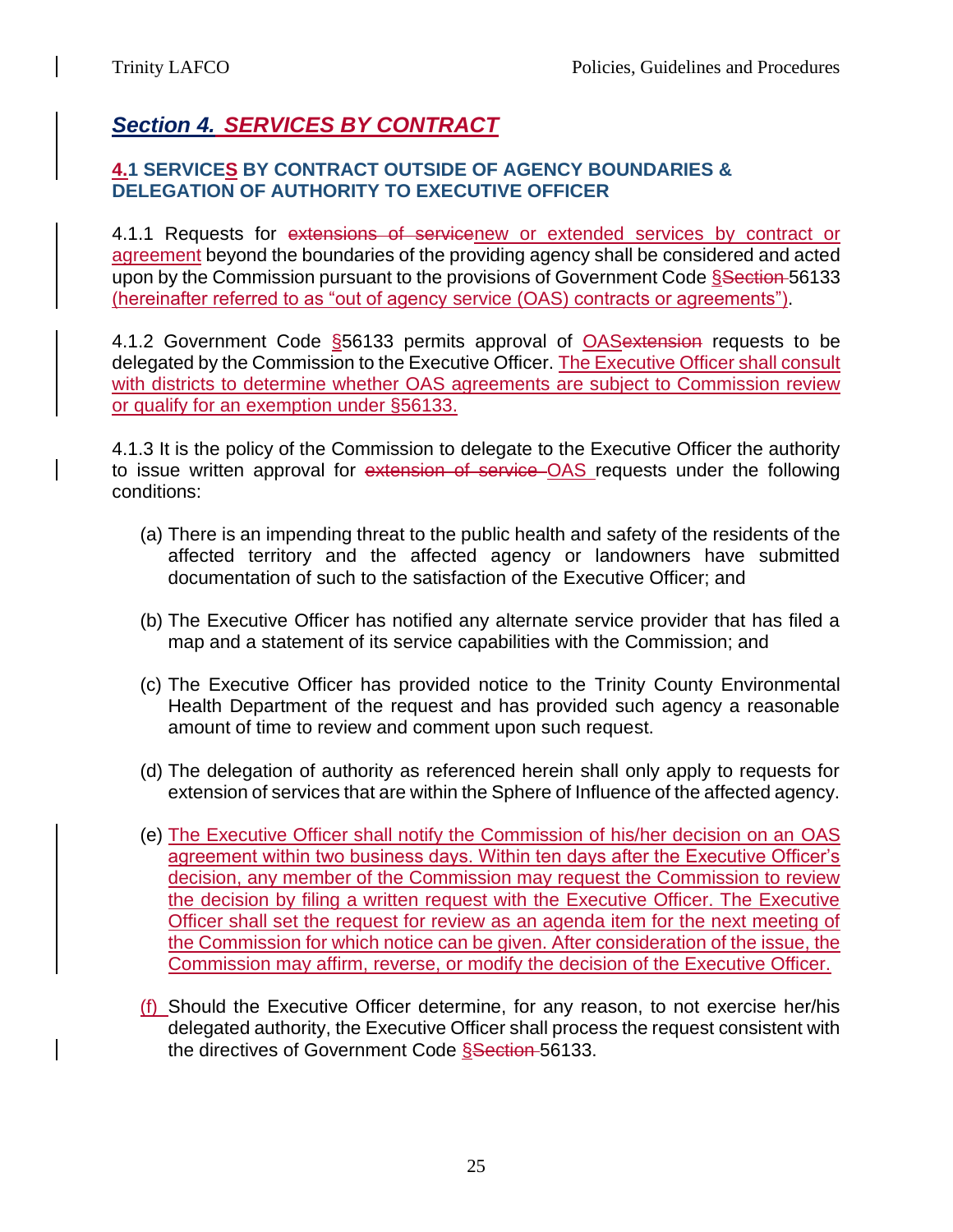4.1.4 Except as otherwise stated herein, OAS requests for extension-shall be processed consistent with Section 56133.

4.1.5 The filing requirements for review of OAS requests shall consist of:

- (a) Official Request from Applying Agency. A written request signed by a designated representative of the agency requesting approval for the OAS request, or an adopted resolution from the district board proposing to serve outside its boundaries must be submitted.
- (b) Payment of Appropriate Filing Fees. The applying agency must submit as part of the application the appropriate filing fees as outlined in the LAFCo Fee Schedule.
- (c) A completed application form including the submission of a copy of the proposed contract or agreement that has been signed by the property owner(s) and the agency extending service(s), and maps showing the location of the property to be served and the location of existing and proposed infrastructure to be extended.
- (d) Any other information deemed appropriate by the Executive Officer in order to review the OAS request based upon local conditions and circumstances.

4.1.65 As a condition of approval the Commission may require the completion of the annexation within a specified time frame or may impose other conditions as necessary. Annexations to districts involving territory located within the affected agency's sphere of influence are generally preferred to OAS agreements. The Commission recognizes, however, there may be instances when OAS agreements are appropriate given local circumstances.

4.1.7 The Commission and the Executive Officer shall limit OAS agreements to public health and safety emergencies and circumstances where:

- (a) Sufficient service capacity exists;
- (b) Annexation would not be practicable (in determining whether an annexation is practicable, the Commission shall consider the sphere of influence determinations for the affected territory in accordance with Government Code §56425(e); and
- (c) The out of agency service request is determined by the Commission to be consistent with the policies adopted in and pursuant to the Cortese-Knox-Hertzberg Act.

# **4.2 FIRE PROTECTION SERVICES BY CONTRACT**

4.2.1 Effective January 1, 2016, Government Code Ssection 56134 requires the Commission to approve fire protection contracts or agreements for the exercise of new or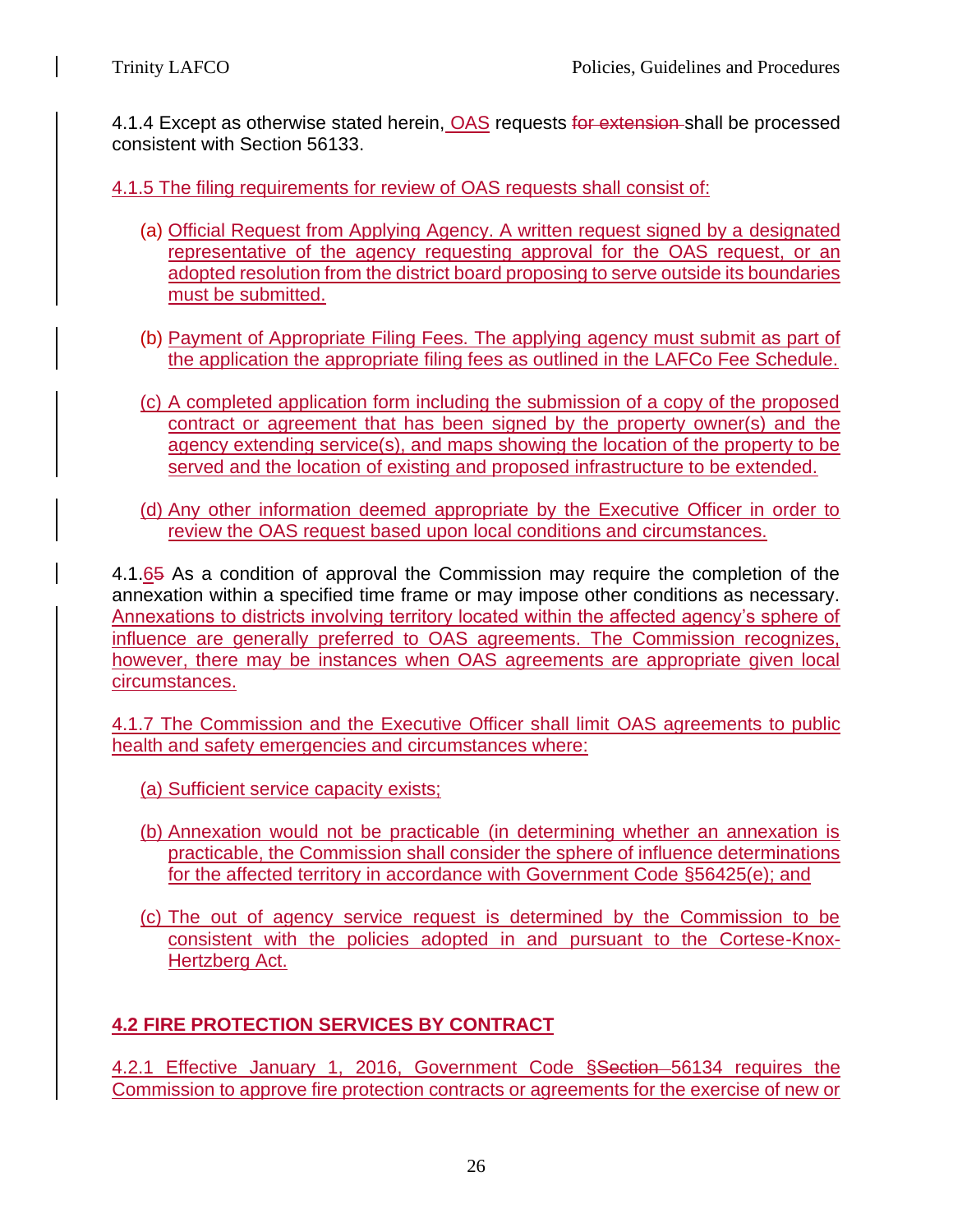extended fire protection services outside a public agency's jurisdictional boundaries if the contract meets any of the following thresholds:

- (a) Transfers responsibility for providing services in more than 25 percent of the area within the jurisdictional boundaries of any public agency affected by the contract or agreement; or
- (b) Changes the employment status of more than 25 percent of the employees of any public agency affected by the contract or agreement.
- (c) A contract or agreement for fire protection services outside a public agency's jurisdictional boundaries that, in combination with other contracts or agreements, would produce the results described in either threshold (a) or (b) above.

Note: This section applies primarily to fire protection contracts and agreements between public agencies as they relate to Amador Agreements and Joint Powers Agreements. The provision of new or extended services by contract or agreement outside jurisdictional boundaries to support existing or planned uses involving public or private properties are subject to Government Code Ssection 56133 (see Chapter 4.1 Service by Contract Outside of Agency Boundaries).

4.2.2 Except for the specific situations exempted by Government Code §Section-56134, a public agency may provide new or extended services pursuant to a fire protection contract that meets the above-defined thresholds only if it first requests and receives written approval from the Commission.

4.2.3 Public agencies shall consult with the Executive Officer to determine whether fire protection contracts or agreements are subject to Commission review. Pursuant to Government Code §Section 56134 and Trinity LAFCo policy, the following contracts and agreements are exempt from LAFCo review:

- (a) Renewal of existing contracts, unless the renewal included amendments or the inclusion of new territory that triggered the 25% change in service area or employment status.
- (b) Ambulance service agreements.
- (c) Pre-hospital emergency medical services.
- (d) Mutual or automatic aid agreements.
- (e) Subordinate or subsidiary fire protection activities including, but not limited to the following: pre-planning, subdivision review, use permit review, administrative permit review and inspections; fire alarm system plan review and inspections; defensible space inspections and enforcement; business/ occupancy inspections in existing structures; vehicle maintenance and repair; sharing of management or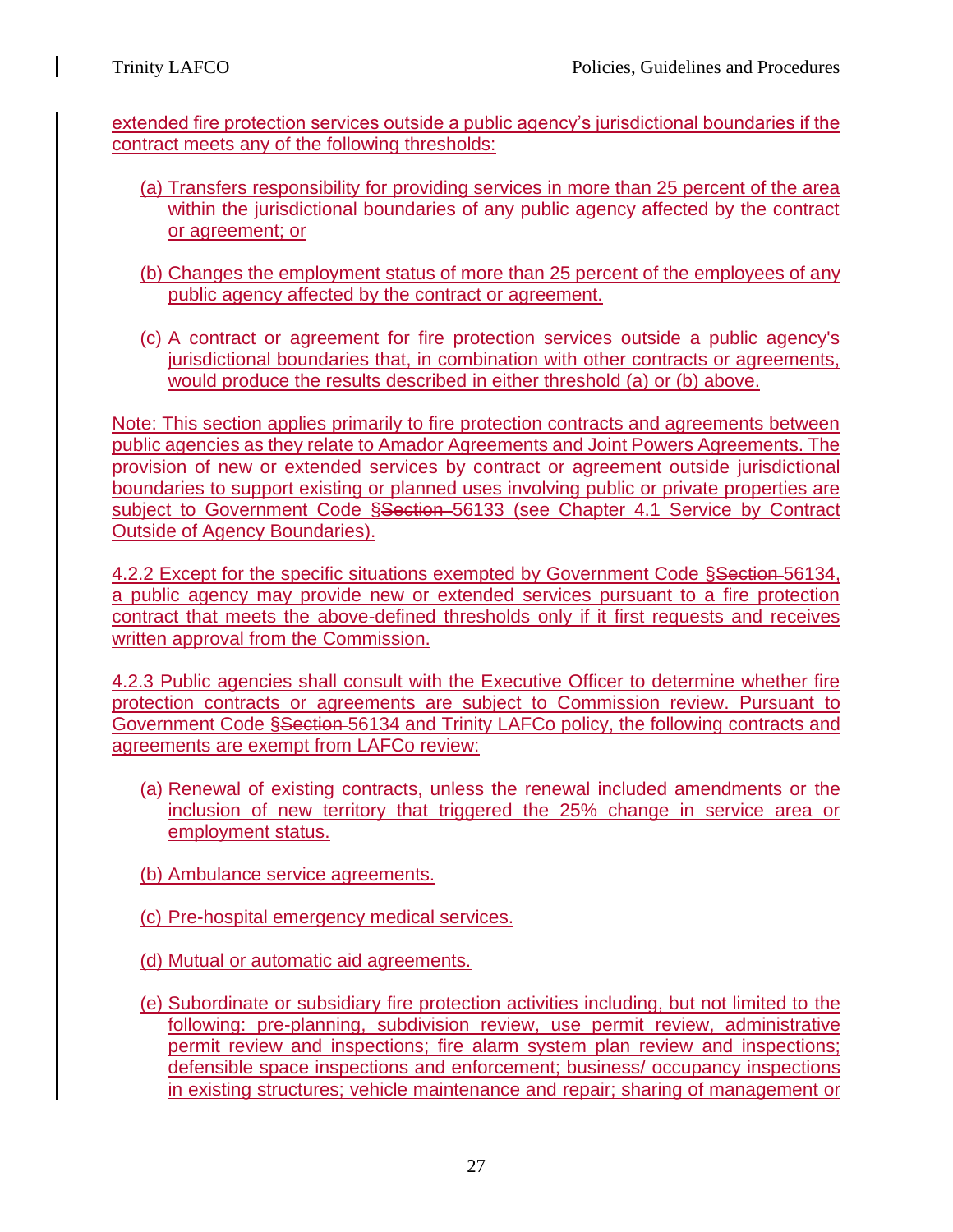other personnel between or among multiple agencies; sharing or loaning of equipment or property between or among multiple agencies.

(f) Cooperative agreements with the California Department of Forestry and Fire Protection, pursuant to Sections 4143 and 4144 of the Public Resources Code.

4.2.4 Fire Protection Contracts and Agreements, except those determined to be exempt from LAFCo review, shall be considered using the following procedures:

(a) A request by a public agency for Commission approval of new or extended services provided pursuant to a fire protection contract shall be made by resolution of application and include all information regarding proposed services and financial information as required by Government Code §Section-56134.

The Commission will review proposals for consistency with the required findings of 56134(h)(2)(i) and (j), as well as the overall purposes of LAFCo that encourage the efficient provision of government services. Notably, the Commission shall not approve an application for approval of a fire protection contract unless the Commission determines that the public agency will have sufficient revenues to carry out the exercise of the new or extended fire protection services outside its jurisdictional boundaries.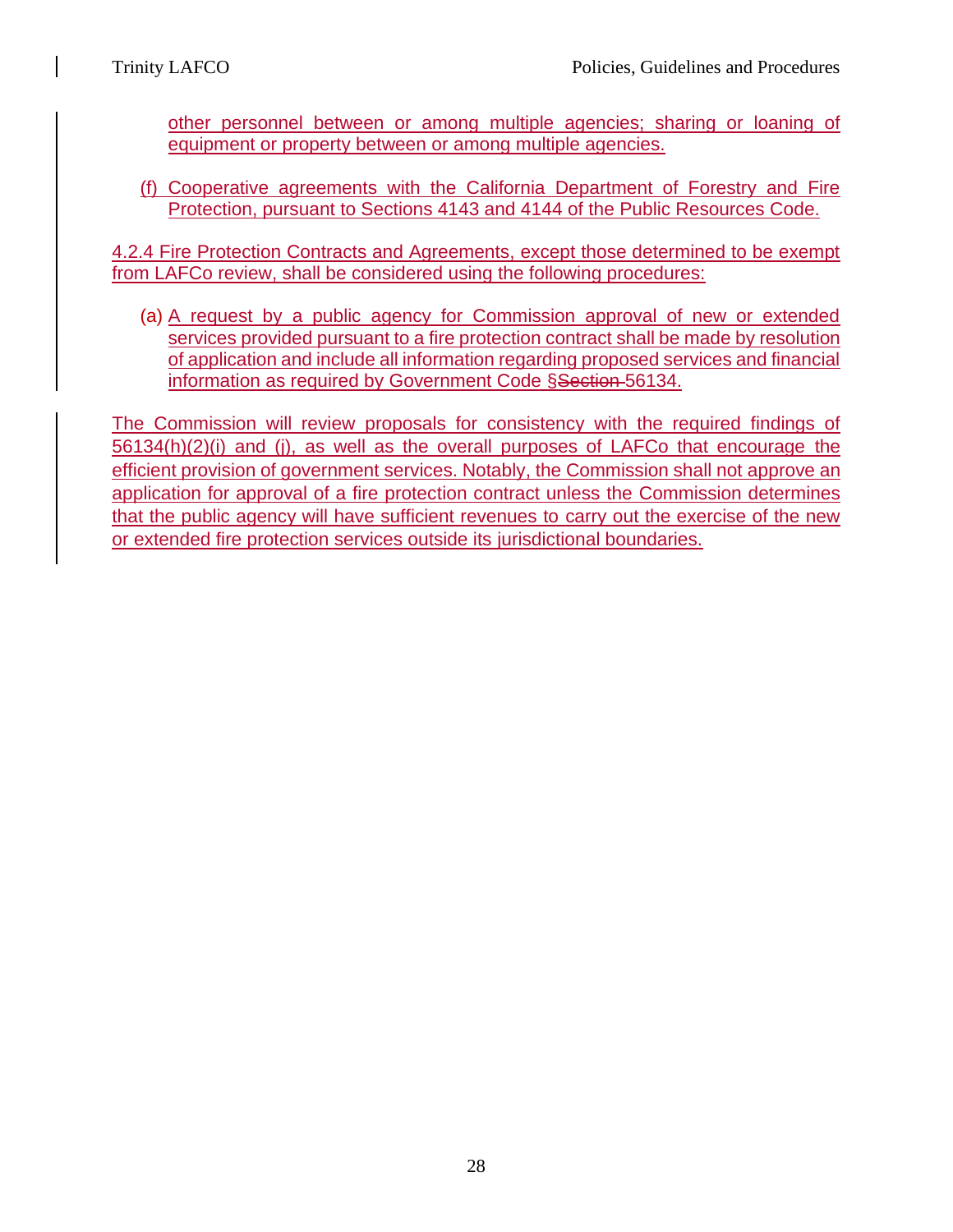# *Section 5. CONDUCTING AUTHORITY PROCEEDINGS*

# **5.1 AUTHORITY, WAIVER, AND SCHEDULING**

5.1.1 Delegation of Authority. The Executive Officer is designated as the hearing officer for conducting authority proceedings. All functions and duties of the Conducting Authority as specified in §57000, et. seq., shall be delegated to the Executive Officer. The purpose of delegating certain duties to the Executive Officer is to increase scheduling flexibility, to avoid extending Commission meetings to conduct non-discretionary procedures, and to expedite the boundary change process. If the Commission chooses to retain such authority, this decision shall be stated in the terms and conditions for approval of the subject proposal. The Executive Officer shall have the authority to issue the appropriate order upon completion of the protest proceedings.

5.1.2 The Executive Officer shall report the results of Conducting Authority Proceedings to the Commission.

5.1.2 Waiver of Conducting Authority Proceedings. The Commission may waive final Conducting Authority proceedings in accordance with CKH Act. §56662 and 56663, and otherwise authorize the Executive Officer to file a Certificate of Completion upon approval of a change of organization or reorganization and satisfaction of all terms and conditions pursuant to G.G. §57200.

5.1.3 Setting the Matter for Hearing. Within 35 days of final Trinity LAFCO action, the Executive Officer shall set the matter for hearing and cause a notice thereof to be published in accordance with G.C. §57025. The date of the hearing shall not be less than 21 nor more than 60 days, after the date the notice is given. The hearing may be continued for up to 60 days.

5.1.4 Conclusion of Hearing. Within thirty (30) days of the protest hearing, the Executive Officer shall, based on the value of written protests filed and not withdrawn as specified under G.C. §57052, either order the change, order the change subject to an election, or terminate the proposal. The Executive Officer shall report to the Commission at its next meeting the outcome of any protest hearing that is conducted.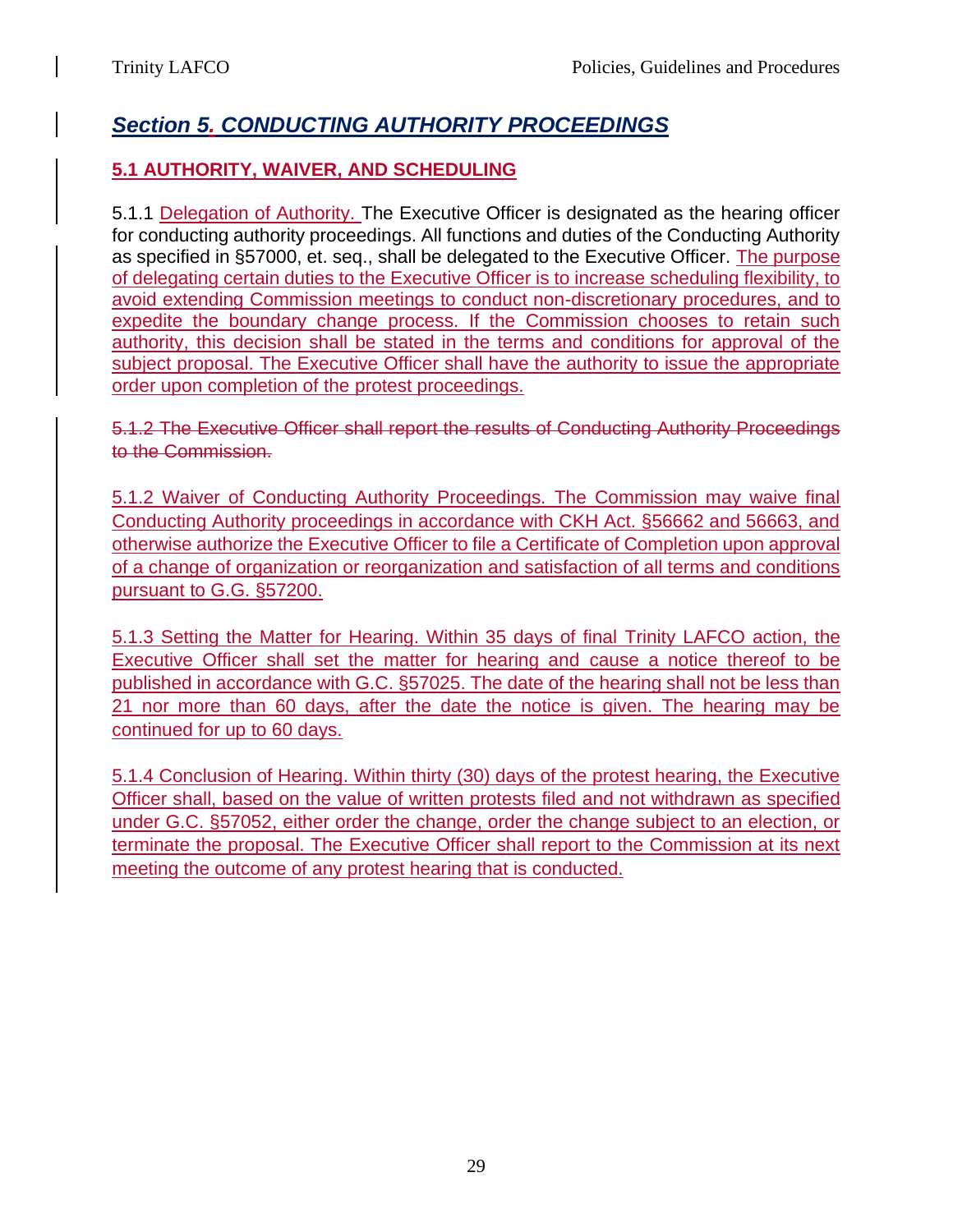# *Section 6. CONFLICT OF INTEREST AND FINANCIAL DISCLOSURE*

## **6.1 CONFLICTS AND DISCLOSURES**

#### 6.1.1 Conflict of Interest.

The Political Reform Act, §81000 *et.seq*. requires each state and local government agency to adopt and promulgate a Conflict of Interest Codes. The Fair Political Practices Commission (FPPC) has adopted a regulation, 2 California Code of Regulates §18730, which contains the terms of a standard Conflict of Interest Code. This standard Code can be incorporated by reference and may be amended by the FPPC after public notice and hearings to confirm to amendments in the Political Reform Act. The terms of 2 California Code of Regulations §18730 and any amendments to it duly adopted by the FPPC, are hereby incorporated by reference.

Pursuant to section 4 of the standard code, persons serving in Designated Positions must files statements of economic interest:

Commissioners and Alternate Commissioners Executive Officer Legal Counsel Consultants\*

\*The disclosure by consultants is subject to the following limitation: The LAFCO consultant filing a Designated Position, is hired to perform a range of duties that is limited in scope and thus is not required to fully comply with the disclosure requirements duties and, based upon that description, a statement of the extent of disclosure requirements. The Executive Officer's determination is a public record and shall be retained for public inspection in the same manner and location as this Ceonflict of linterest Ceode.

Subject to the definitions set forth in the Political Reform Act and applicable regulations, disclosure shall be made in the following Disclosure Categories:

1) All sources of income, including gifts;

2) Interests in real property located in whole or in part within, or not more than two (2) miles outside, the boundaries of Trinity County; and

3) Investments and business positions in business entities located in or doing business in Trinity County.

## 6.1.2 Financial Disclosure.

Pursuant to §56700.1, expenditures for political purposes related to an application must be disclosed. All applicants, including individual property owners and other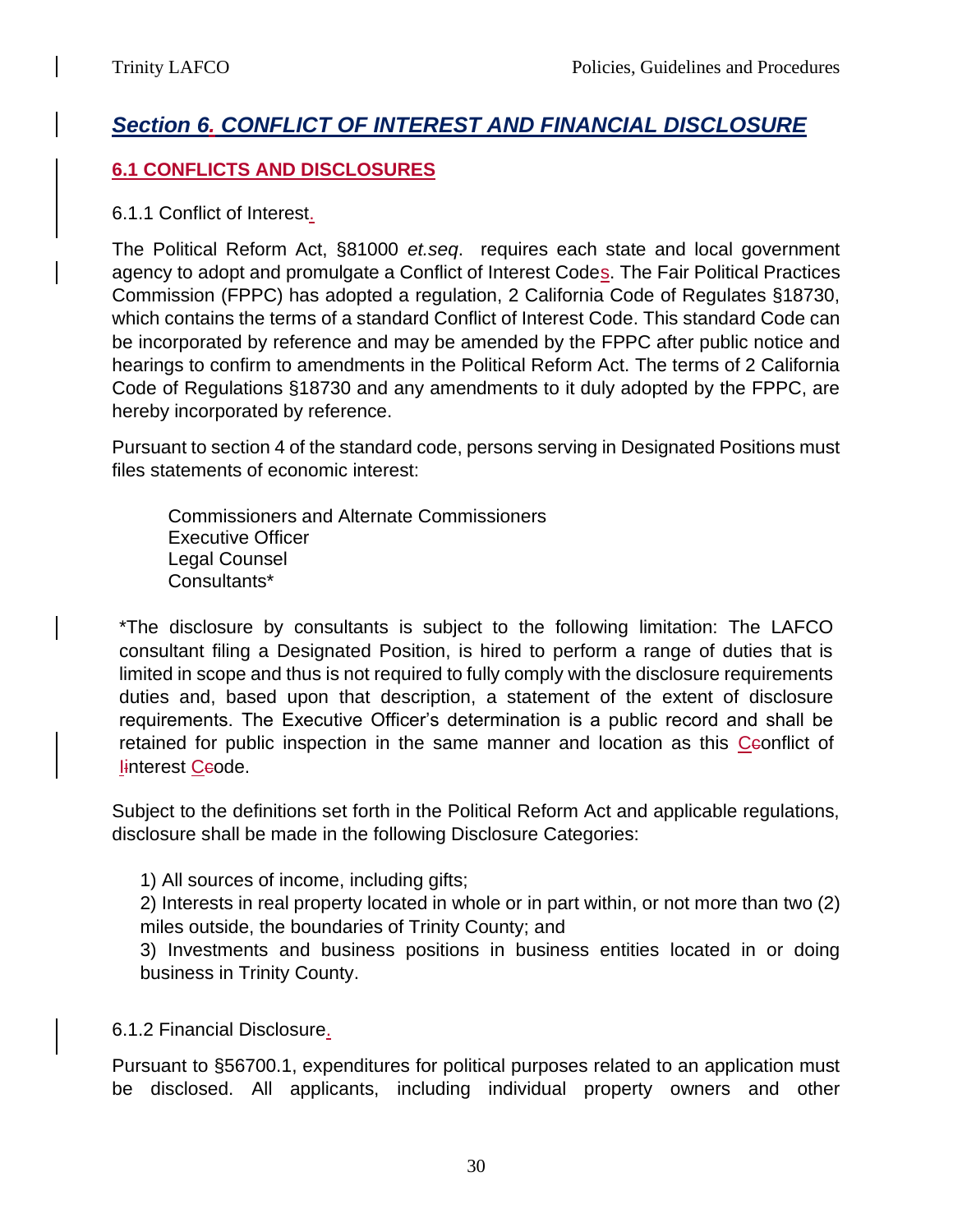representatives who are a party to a proceeding, are required to submit a financial disclosure statement as part of any application package [§84308]. Disclosure must be made in the same manner as disclosures for local initiative measures presented to the electorate.

Any applicant or an agent of an applicant who has made business or campaign contributions totaling \$250 or more to any Commissioner (regular or alternate) in the past twelve months, must disclose that fact for the official record of the Commission §84308(d). The disclosure of any such contribution (including amount of contribution and name of recipient Commissioner/s) must be made: (1) in writing and delivered to the Executive Officer prior to the hearing on the matter; or (2) by oral declaration made at the time the hearing on the matter is opened.

LAFCo members are disqualified and are not able to participate in any proceeding involving an "entitlement for use" if, within the 12 months preceding the LAFCO decision, the Commissioner received \$250 or more in campaign contributions from the applicant, and agent of the applicant or any financially interested person who actively supports or opposes the LAFCO decision on the matter.

LAFCo members listed in Government Code §Section 87200 are subject to Levine Act Statement and California Fair Political Practices Commission requirements, including annual filing of the Statement of Economic Interests (Form #700) with the Trinity County Elections Office.